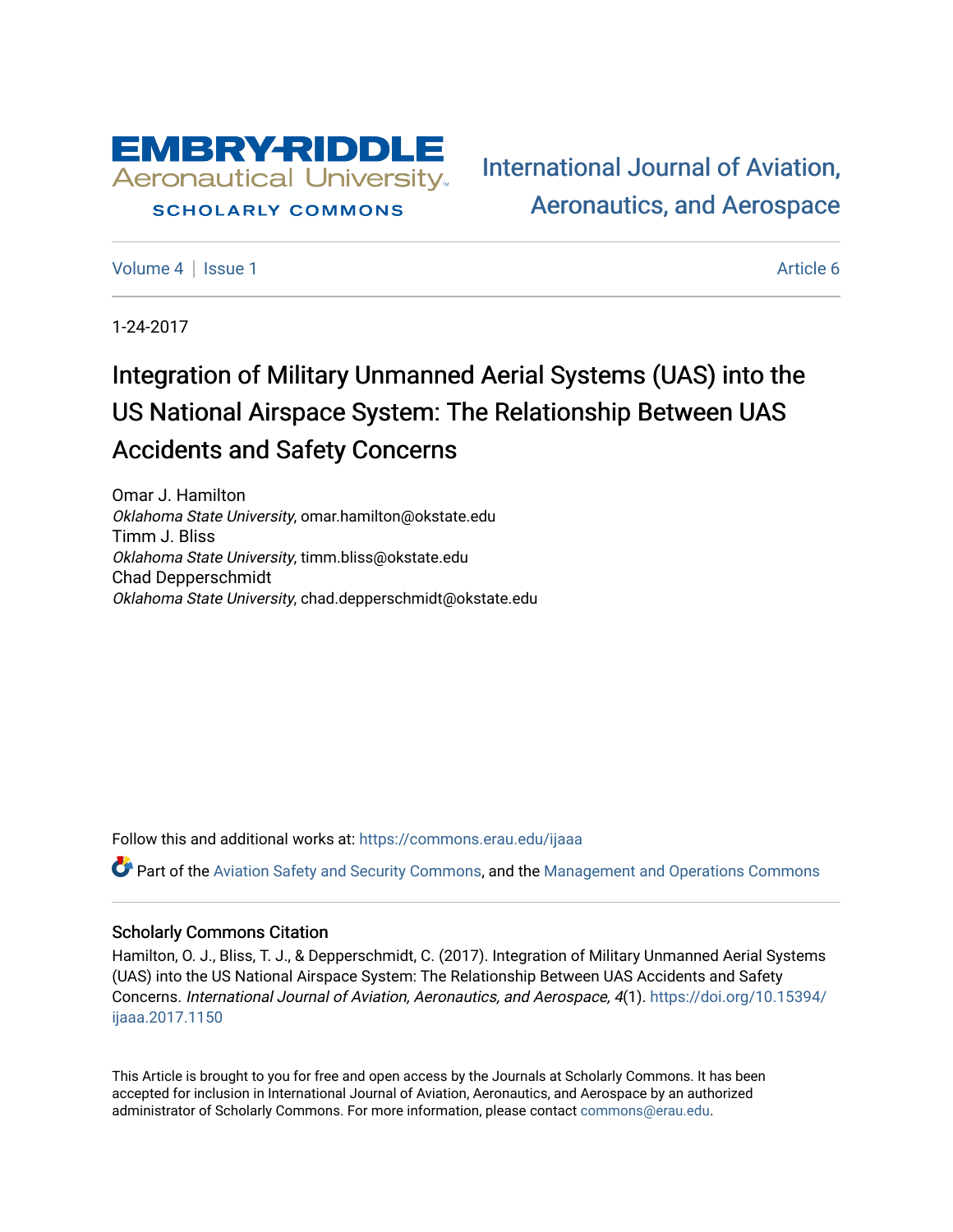By passing the Modernization and Reform Act of 2012, Congress created potential safety hazards by proposing the introduction of aircraft into an already congested national airspace (NAS) (FAA, 2014). The FAA has established saturation of the NAS in congested areas and recognizes the limitation of growth unless major changes are made to the NAS (FAA, 2011). The introduction of UAS into the public aviation system is a new venture that may have negative effects on the operational safety of the NAS, as well as a negative public perception. Unknowns pertaining to effects on safety include midair collision avoidance, terrain avoidance and lost link incidents. The US Government Accountability Office (GAO) has identified many of the safety concerns defined in the Modernization and Reform Act of 2012. However, some key issues remained incomplete (US GAO, 2014).

Several studies based on UAS features and the ability for the aircraft to meet safety standards were recently conducted. One such study, by Cuerno-Rejado, C., & Martínez-Val, R. (2011), addressed UAS civil airworthiness and the regulatory efforts from manufacturers' standpoint and how they compare to the operational procedures. Another conducted by Casarosa, C., Galatolo, R., Mengali, G., & Quarta, A. (2004), before the new legislation passed, suggested that, "The lack of airworthiness and certification criteria for the employment of UAS vehicles in the civilian field has caused an uncontrolled proliferation of projects and the construction of a number of UAS prototypes which differ in dimension, weight, flight characteristics and payload carriage (Casarosa, 2004)." Even though these studies address safety, there has not been research conducted on the safety concerns with comparison to the accident record.

#### **Purpose of the Study**

The purpose of this study was to investigate the most common unmanned aerial system (UAS) accidents from 2009-2014 and determine if a relationship between actual UAS accidents and safety concerns regarding their integration into the National Airspace System (NAS) existed. The research survey and interview questions created by the researchers explored the most common safety concerns and why they were a specific concern of US Air Force (USAF) UAS pilots and sensor operators.

## **Research Objective and Questions**

The research methodology was designed with the intent of producing qualitative and quantitative results to answer the following research objective and related research questions. Research Objective: Based on the most common UAS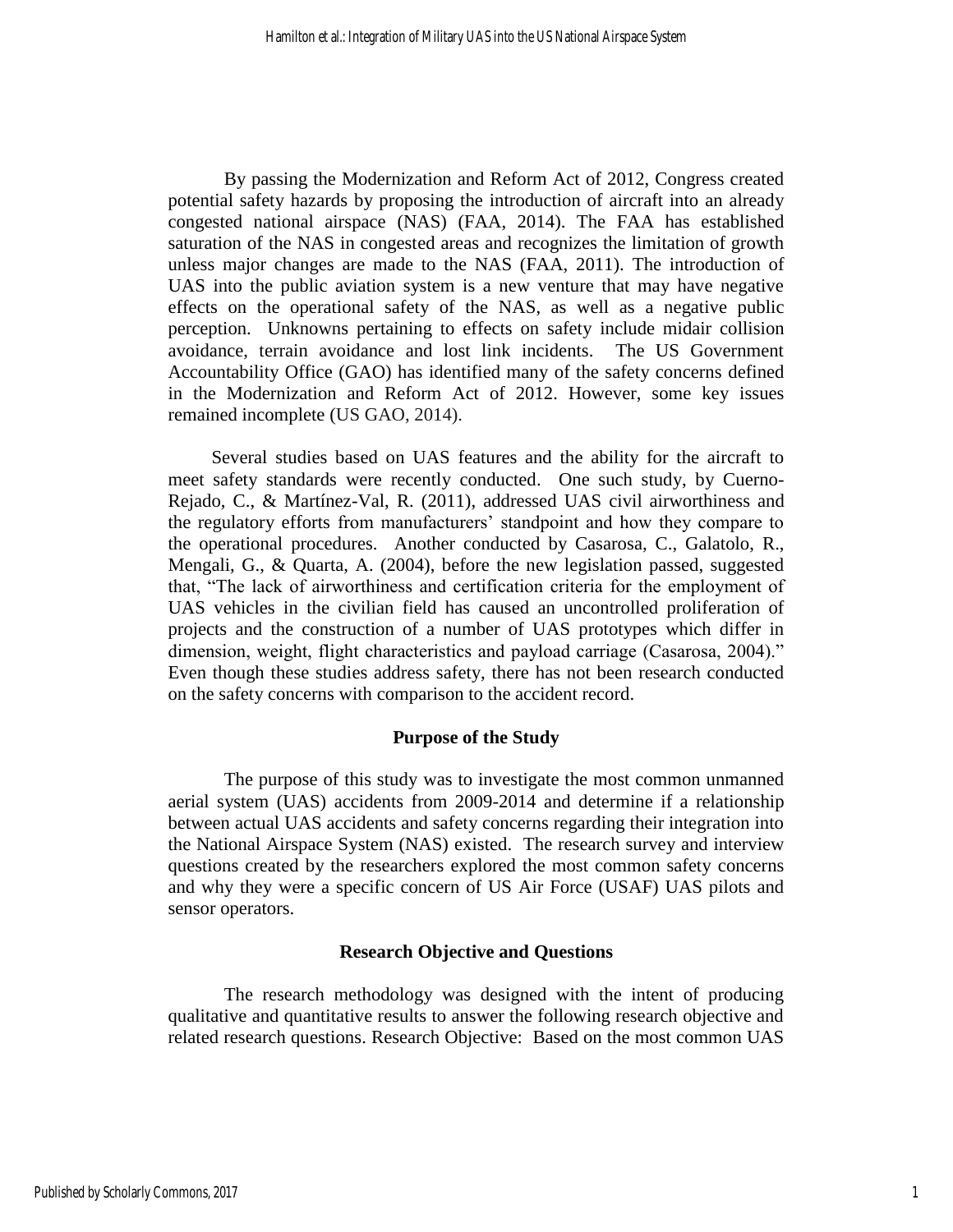accidents causes and US Air Force UAS instructor and evaluator pilots and sensor operators opinions, is there a relationship between safety concerns and safety issues?

Research Questions:

- 1. What safety features could prevent midair collisions?
- 2. What safety features may prevent accidents during lost link events?
- 3. How many lost link incidents have occurred ending with accidents?
- 4. How many lost link incidents have occurred ending without accidents?
- 5. What are the most common UAS accidents within the last five years?
- 6. Have UAS meeting airworthiness requirements been involved in more accidents than UAS not meeting airworthiness requirements?
- 7. How do current and proposed safety features integrated into a UAS prevent the most common accident occurrences?
- 8. Does UAS pilot training reduce the number of UAS accidents?

# **Research Approach**

The quantitative approach was conducted to find the most common causes of UAS incidents, accidents and mishaps between June 2009 and June 2014 through the use of online databases. To receive expert opinions on safety, the qualitative research method consisted of a research survey (Appendix A) and interview questions (Appendix B) created for US Air Force UAS instructors and evaluator pilots and sensor operators. The information gathered from the qualitative approach was compared to the quantitative findings to determine whether a relationship between the safety concerns and safety records existed.

# **Methodology**

#### **Quantitative Data Collection and Analysis**

This study referenced US Air Force (USAF), Navy (USN) and Army (USA) accident databases to complete the quantitative data collection on UAS accidents in the last five years and to determine the most common causes for accidents. The information was solicited via Freedom of Information Act formal requests to the Navy and Army Safety Institutions. The Air Force data was compiled from the USAF Judge Advocate General public webpage. The information collected from all services was not always complete due to the nature of the operations in which the UAS was used. The USN and USA did not provide specific dates or years, but did conform to the five-year period in the study, while the USAF did provide that information. The data was compiled using a manual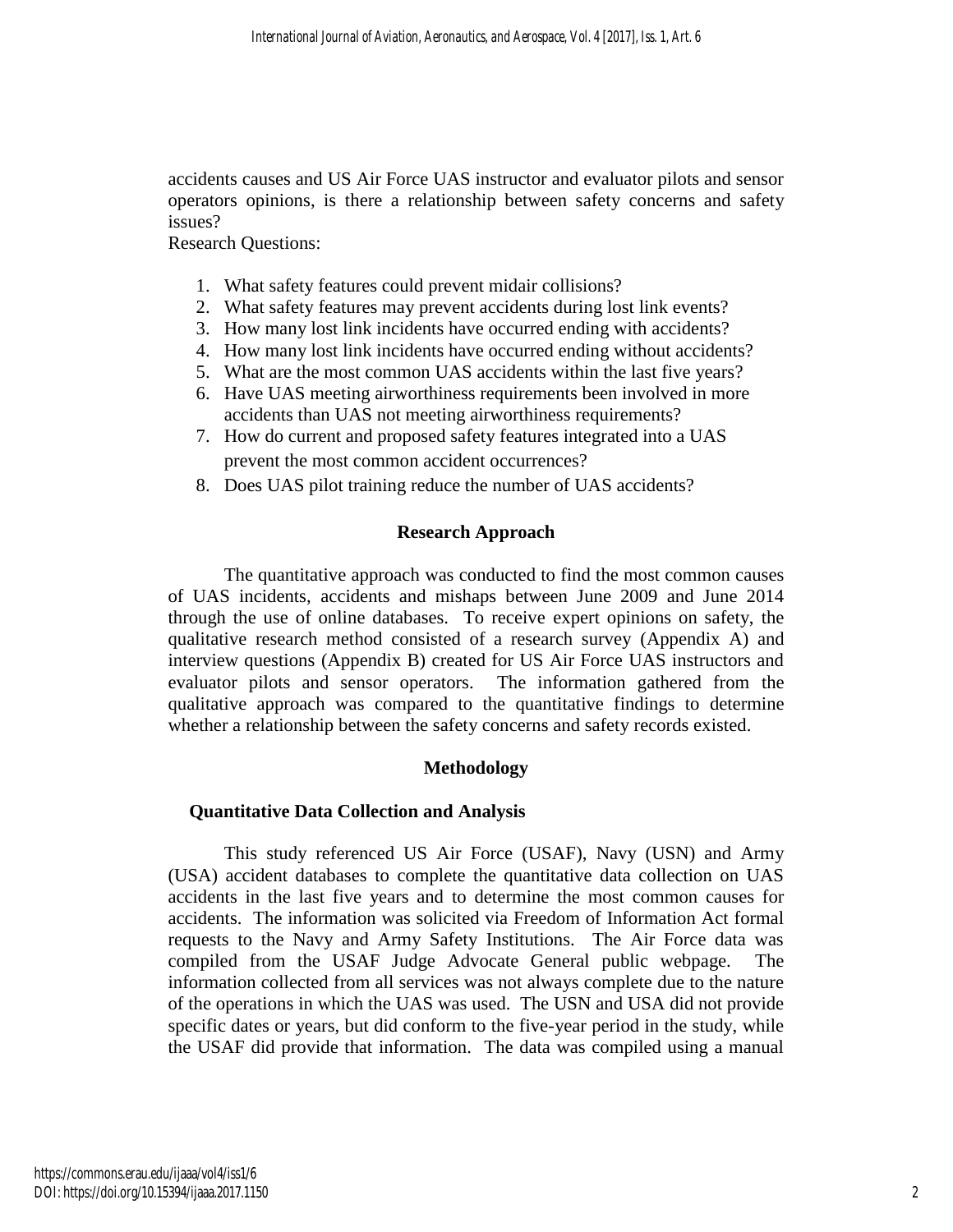tracking method to conclude if there were specific factors for the preponderance of accidents, and to show any significant difference in the accidents based on operator factors or equipment factors.

The data collected for the quantitative study was analyzed manually. Since the data was tracked manually, each accident was placed into accident class categories that included: USAF- Class A & Unknown; USN- Class A, B, C, H and USA- Class A, B, C, D, E. Within the class categories, the accidents were categorized by causal category: pilot error (PE), engine failure (E), loss of controls (CT), lost link (LL) and other (O). Additionally, causal categories were categorized by period of flight: takeoff (TO), cruise (CR), landing (L) and other (O). From the selected categories, the totals were added to find the most common causal for the accident and most common period of flight. Lastly, categories of impacts with structures, near midair and midair collisions were recorded by the researchers.

## **Qualitative Data Collection and Analysis**

Seven US Air Force instructor and evaluator UAS pilots and sensor operators were recruited to support the qualitative data collection. Due to Air Force regulations, the pilots and sensor operators could not provide support during duty hours or from government computers so the researchers used private emails and phone numbers to forward the research survey and conduct the interview. The seven pilots and sensor operators who completed the survey were also asked to participate in the interview element of this study. Three participants participated in the interview process. To provide a scalable measure of concerns, a Likert-type scale was used for the survey. The interviews were conducted to provide supporting data that could not be measured by the research survey.

The qualitative data was collected in two manners: (1) Likert-type scale and (2) personal interviews of each pilot and sensor operator. The qualitative Likert-type scale and participant answers were created and compiled by use of an online survey service, Survey Monkey. The online survey database provided the capability to analyze data trends of answers. The database was able to provide support to find the mean, mode and median for each completed survey. The interviews were recorded and transcribed for coding using SPSS Statistics, a software package used for statistical analysis. Approval was granted from the Institutional Review Board (IRB) at Oklahoma State University prior to conducting the study.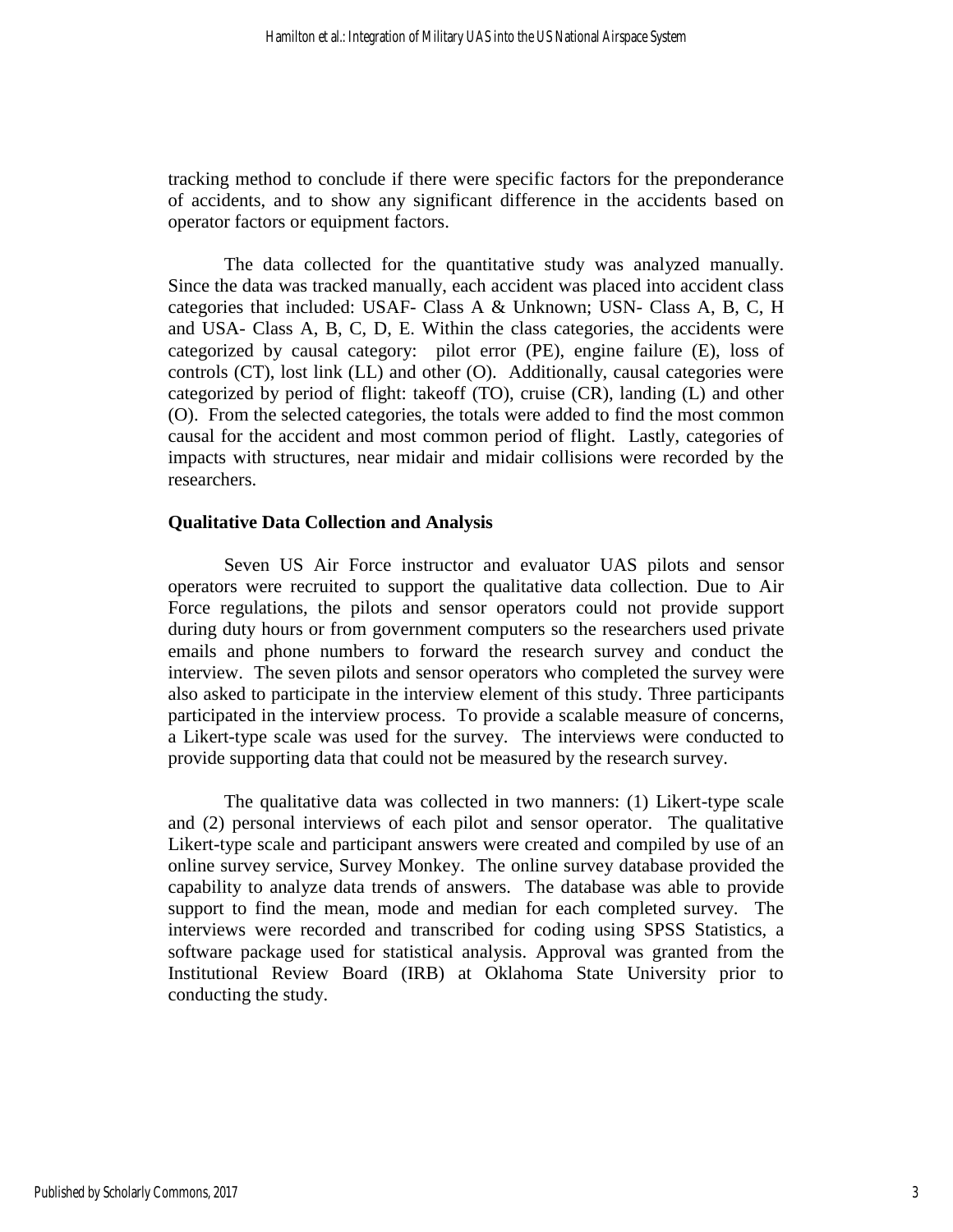#### **Instrument Validity and Reliability**

The validation of a survey instrument allows the researchers to draw meaningful and justifiable inferences from participant data (Creswell, 2004). Regarding the reliability of the instrument, Creswell (2004) states that individual scores from an instrument should be reasonably constant or stable across repeated presentations of the instrument. The two research instruments used in this study (i.e. safety concern questionnaire and the interview questions) were validated by testing with a small group of military pilots and sensor operators associated with unmanned aerial systems. Furthermore, a small group of aviation academicians reviewed and provided revisions to both instruments. For both instruments, this resulted in the elimination and replacement of several questions, as well as the rewording of other questions for clarity.

#### **Findings**

Between 2009 and 2014, there were 417 reported accidents by the US Air Force (USAF), US Navy (USN) and US Army (USA) involving UAS. Of those accidents, the USAF reported 45, USA reported 324 and the USN reported 48. Due to the sensitive nature of the UAS usage, not all services provided a breakdown of accidents by year, but provided the number of accidents and causes between the time-period requested 2009-2014. The USAF did break down accidents by years; these included 11 accidents in 2009, 7 accidents in 2010, 14 accidents in 2011, 10 accidents in 2012, and 3 accidents in 2013; 2014 numbers were not available at the time of this study. Each military service accident database was categorized into classes relevant to the specific service definition of accident class; Table 1 differentiates the numbers of accidents by class and service that were included in this study.

#### **Accident Classes**

A total of 417 total UAS accidents reported in five distinct classes from 2009-2014 between these three US military services. Of the 417 UAS accidents included in the study, the data show a disparity between accident numbers and classes between the three services. For example, the USAF and USA both had 38 and 35 Class A accidents during this time period, while the USN reported 8, but had 20 Class H accidents; the USAF and USA did not provide Class H information. To help explain this disparity, the definitions of each class are defined below to show similarities and differences of accident types. These accident classes are defined by Air Force AFI91-204 (2014), Army Regulation 385-10 (2013), Operational Navy Instruction (OPNAV) 3750.6S (2014),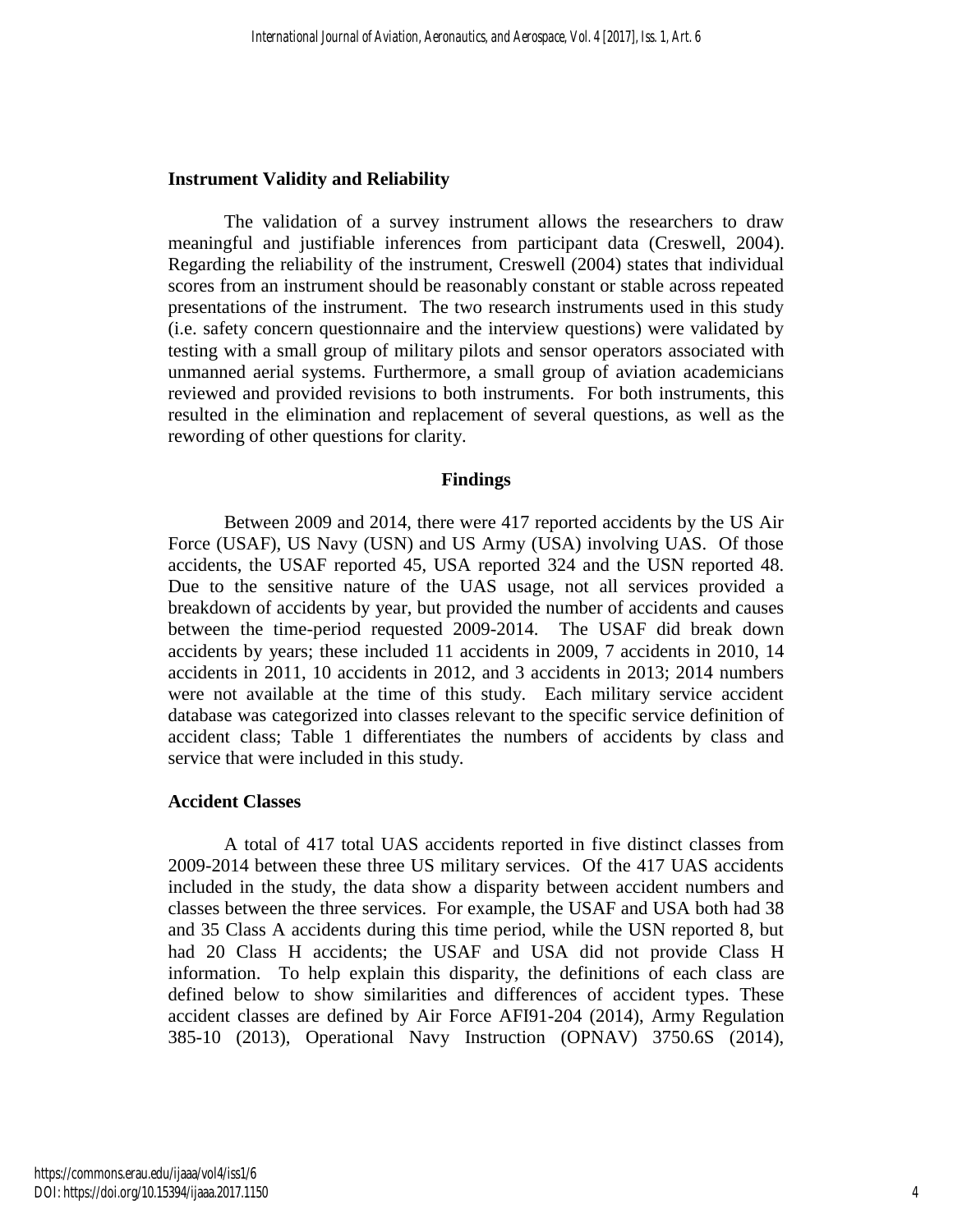Department of Defense (DOD) (2011) and Naval Aviation Safety Management System (OPNAVINST) 3750.6S (2014).

Table 1 *Accident Class Totals*

|                | <b>Air Force</b> | <b>Navy</b> | Armv |
|----------------|------------------|-------------|------|
| Class Totals   | 45               | 48          | 324  |
| A              | 38               | 8           | 35   |
| B              | 0                | 5           | 72   |
| $\overline{C}$ | 0                | 15          | 159  |
| D              | 0                | N/A         | 57   |
| E              | N/A              | N/A         |      |
| H              | N/A              | 20          | N/A  |
| <b>Unknown</b> |                  | 0           |      |

Class A Accidents:

- Resulted in death
- Resulted in permanent total disability
- Resulted in damage equal to or greater than \$2 million dollars
- Resulted in a destroyed aircraft (excluding UAS groups 1, 2, or 3)

Class B Accidents:

- Resulted in permanent partial disability
- Resulted in damage equal to or greater than \$500,000 dollars
- Resulted in hospitalization for inpatient care of three or more individuals (not including observation or diagnostic care)

Class C Accidents:

- Resulted in a nonfatal injury or occupational illness that caused loss of 1 or more days from work not including the day or shift it occurred (lost-workday case)
- Resulted in damage equal to or greater than \$50,000 dollars

Class D Accidents:

- Resulted in a recordable injury or illness not otherwise classified as class A, B, or C
- Resulted in damage equal to or greater than \$20,000 dollars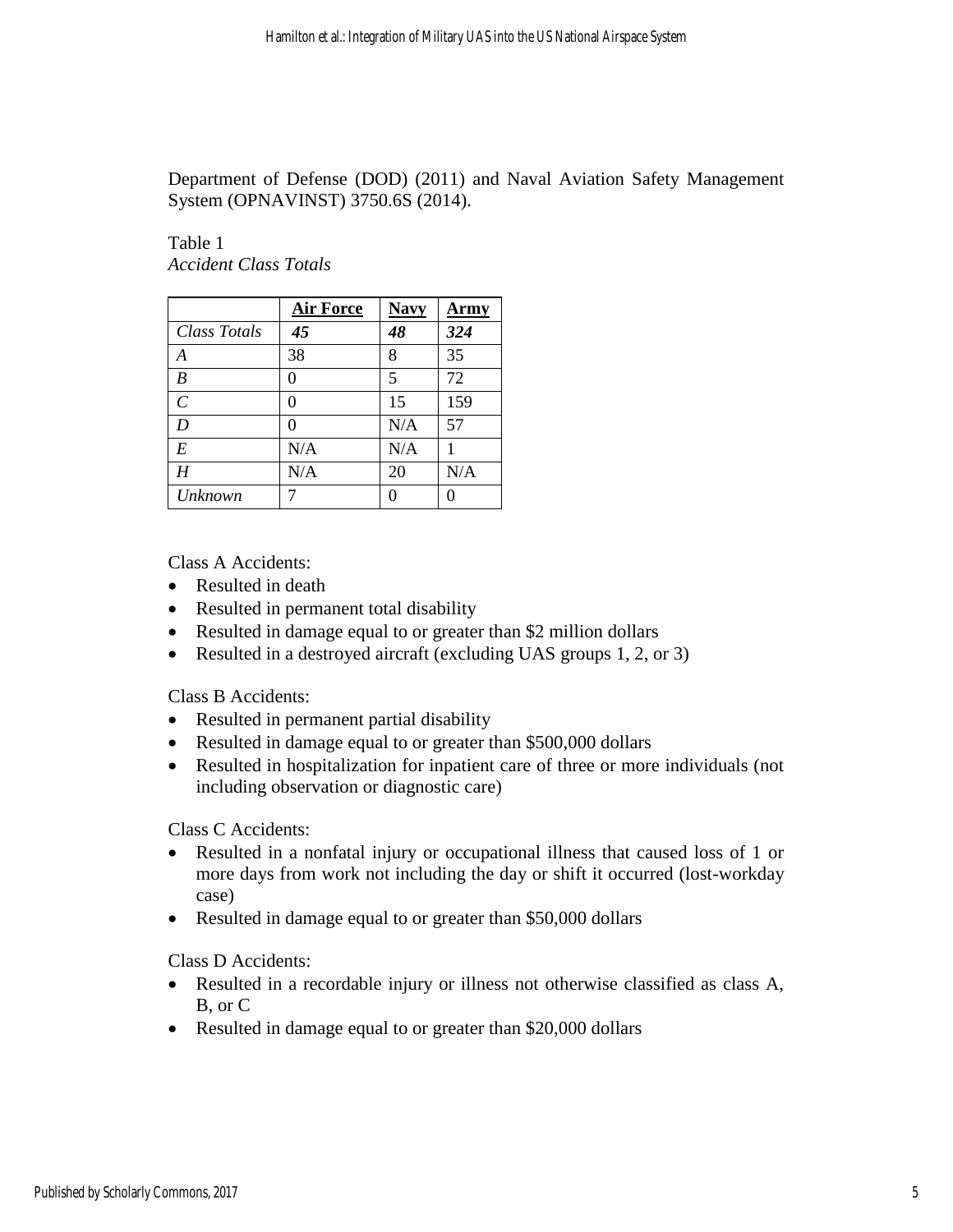Class E Accidents:

 An Army accident resulting in total cost of property damage equal to or greater than \$5,000 but less than \$20,000

Class H Accidents:

- Hazard is delineated as an "H" in the severity code; hazards include near midair collisions
- A hazard is any real or potential condition that can cause injury, illness, or death to personnel; damage to or loss of a system, equipment or property; or damage to the environment
- The hazard/near miss did not exceed the Class D mishap minimum property damage threshold of \$20,000 and/or the Class D minimum injury threshold of first aid, loss of consciousness, light duty, limited duty

The disparity between classes was noted due to the dollar amount for the UAS used by each service. The USAF reported UAS accidents involving the MQ1B, MQ9, EQ4 and QRF-4C aircraft. For example, each UAS is valued over the \$2,000,000 amount listed in the Class A definition (AFI91-204), thus 38 accidents involving UAS for the USAF during the time period researched were Class A and the seven not listed as Class A were unknown due to the lack of information on cost for repair of the UAS.

The USN reported accidents involving BQM74, K-MAX, MQ-001L, MQ-008B, MQ-9, RQ-1, RQ-2B, RQ-4A, RQ-7B, RQ-21B, RQ-23 and SCAN EAGLE. The UAS operated by the USN and involved in this study. The USA reported accidents involving MAV, MQ-1B, MQ-1C, MQ-5B, RQ-11, RQ-11B, RQ-7, RQ-20A and RQ-12A (WASP3). Figure 1 provides the reported UAS accidents by class from 2009-2014 timeframe.

Within each class each accident was further categorized by accident cause and period of flight. The accident cause categories included: pilot error (PE), engine (E), loss of control (CT), lost link (LL) and other (O). The period of flight categories included: takeoff (T/O), cruise (CR), landing (L) and other (O).

# **Quantitative Findings**

**Safety concerns and safety issues relationship.** From 2009 to 2014, the three military branches observed in this research study reported accidents caused by pilot error (PE), engine failure (E), loss of control (CT), lost link (LL) and other (O). Figure 2 provides the most common accident causes by service, while Figure 3 provides the total number of accidents by cause over a five-year period.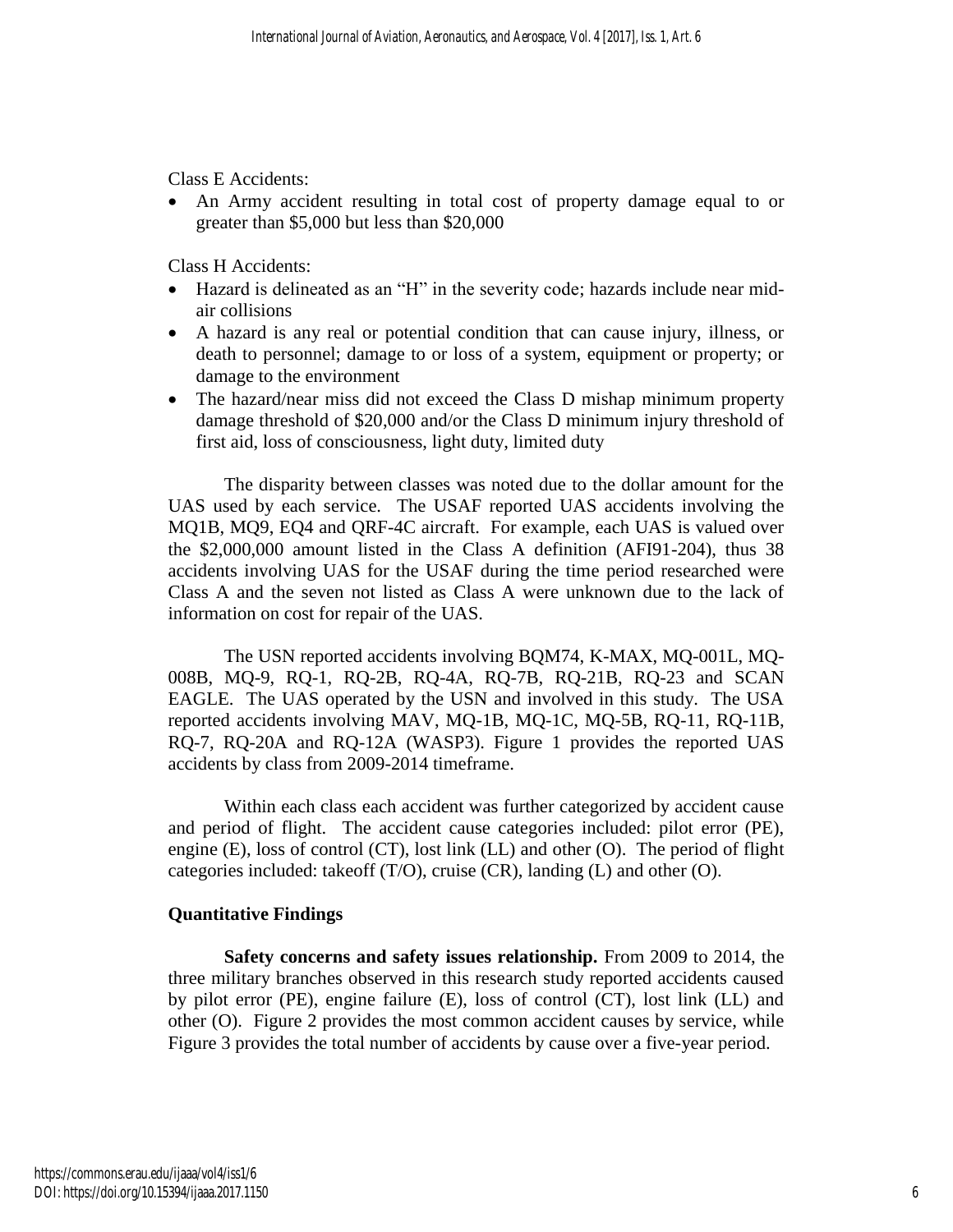

*Figure 1*. Accident by Class



*Figure 2*. Most Common Accident Causes by Service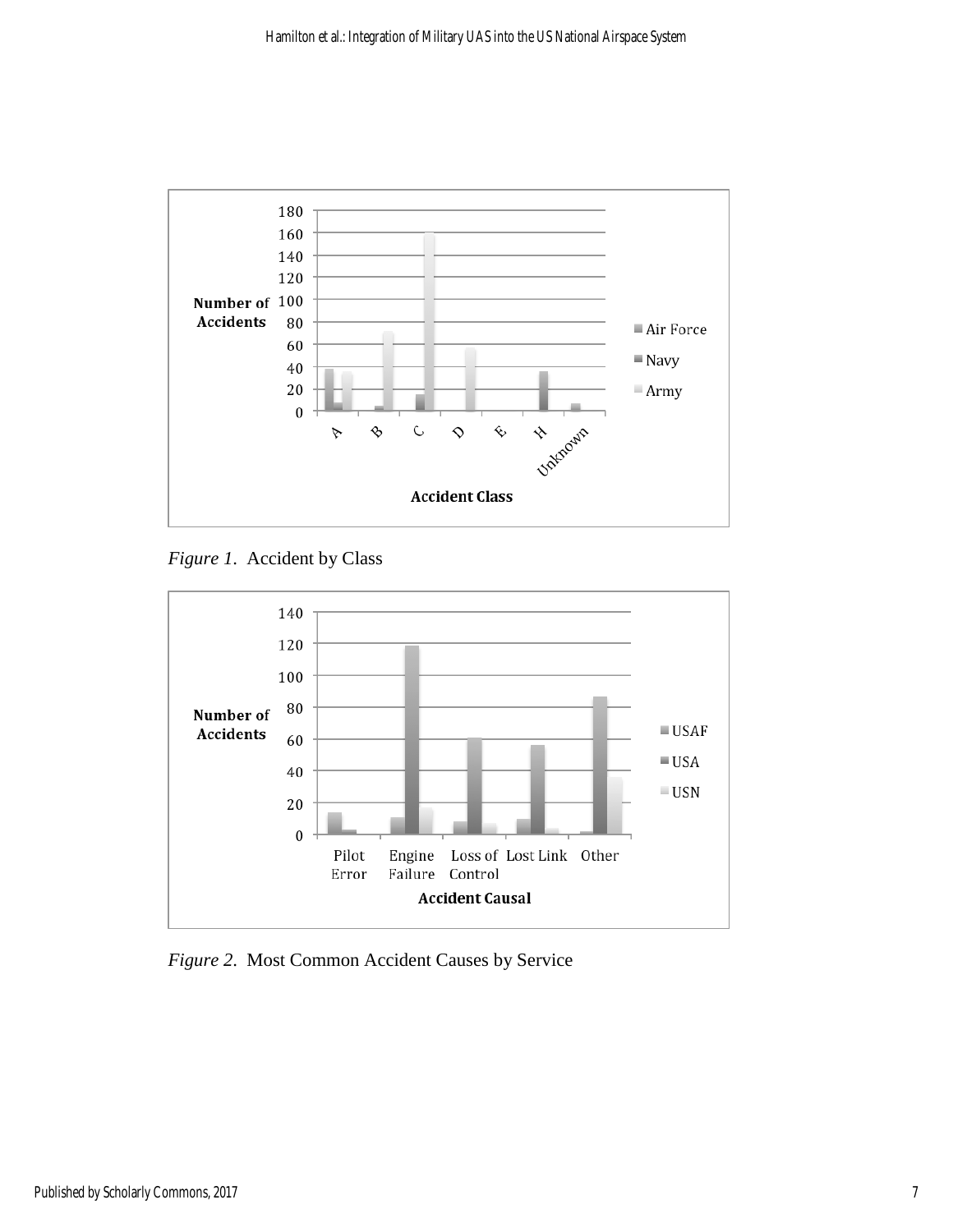

*Figure 3*. Most Common Accident Causes Totals

**Safety concern.** Seven UAS pilots and sensor operators from the USAF completed the research survey. The survey consisted of 30 Likert-scale statements relating to flight experience, flight safety concerns during phases of flight and safety concerns with regards to UAS sharing the airspace with commercial airliners.

After collecting the data from the accident databases, this data and the responses to the Likert-type scale were compared using observations of the data. An analysis of the data, employing data comparison methodologies, was conducted to determine whether any relationships between safety concerns and safety accidents existed. Comparison between the most common accidents during the three phases of flight and the level of safety concerns that each research subject had for accidents to occur during those phases of flight was completed. UAS flight profiles were categorized into takeoff, cruise and landing and the most common accidents divided into the respective phase of flight.

# **Research questions**

**What safety features could prevent midair collisions?** While conducting this study, the researchers identified 15 near mid-air collisions and two mid-air collisions from 2009-2014 reported by the USN and the USA. The USN reported 15 near mid-air and zero mid-air collisions; and there were no fatalities or injuries in any of the cases reported, while the USA reported two mid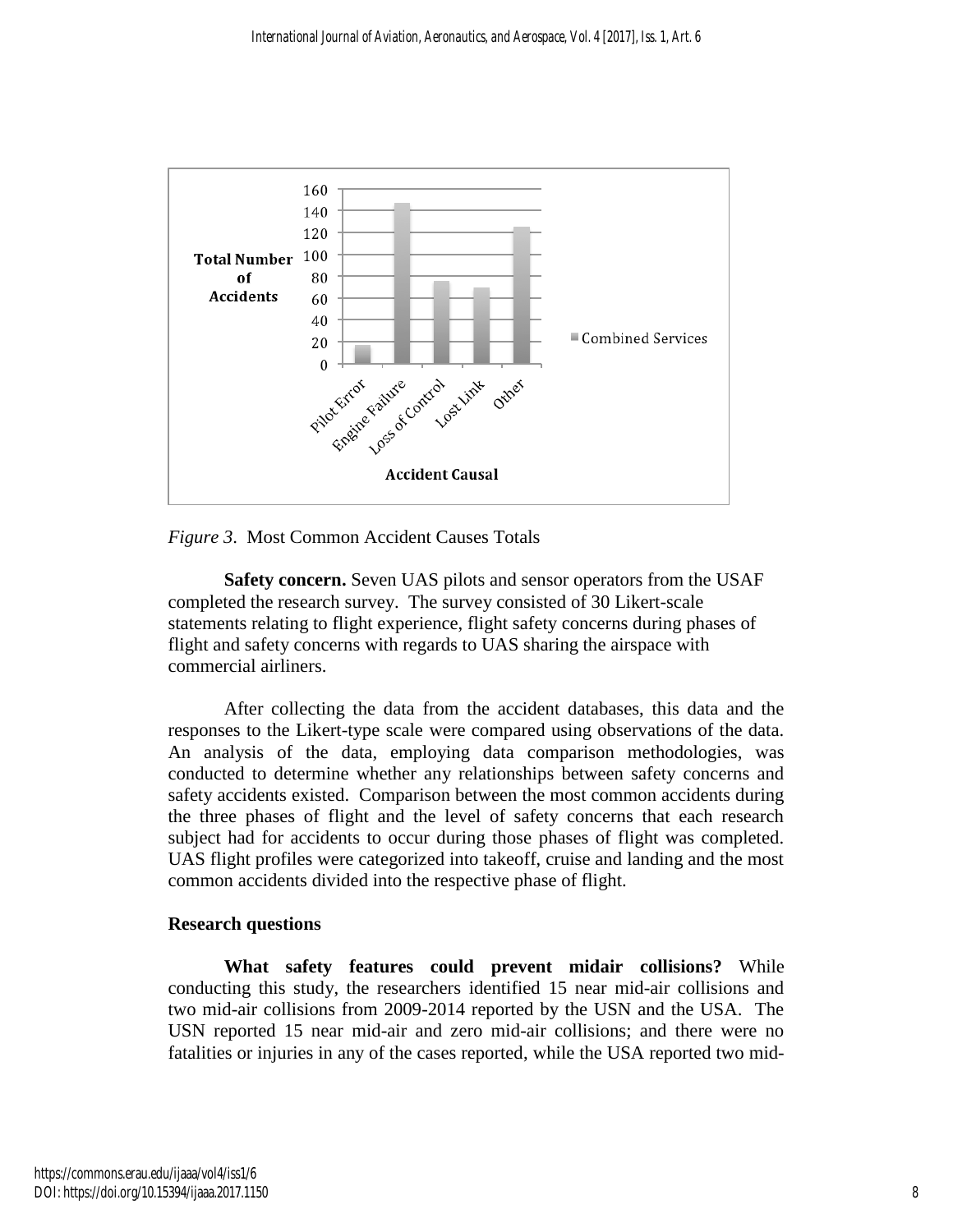air collisions. Near mid-air collisions are defined by the FAA (2016) as, "an incident associated with the operation of an aircraft in which a possibility of a collision occurs as a result of proximity of less than 500 feet to another aircraft, or a report is received from a pilot or flight crew member stating that a collision hazard existed between two or more aircraft." The English Dictionary (2016) defines mid-air collision as, "an aviation accident in which two or more aircraft come into contact during flight." The USAF did not report any near mid-air or mid-air collisions. The USN near mid-air collisions consisted of nine near-mid air with other UAS, three near mid-air with fixed wing P-3 aircraft, one near-mid air with rotary wing AH-1W helicopter and two near mid-air with unknown aircrafts. The USA mid-air collisions consisted of one mid-air collision between an RQ7B and fixed wing C-130 aircraft. Both aircraft sustained damage but the accident did not result in fatalities. The second mid-air collision occurred between a PUMA and an unknown (not reported) type aircraft; no fatalities were noted for this accident.

To avoid mid-air collisions, many aircraft types (including commercial airlines, military, government, and some GA aircraft) use a Terrain Collision Avoidance System (TCAS). The TCAS uses transponder information from surrounding aircraft to provide the pilots information on developing safety situations. It additionally uses Terrain Advisory Line (TAL) to provide pilots timely information to avoid pending collisions with terrain. However; currently, UAS do not have TCAS or the capability to see and avoid other aircraft. See and avoid is defined in CFR 14 91.113 (b) as:

When weather conditions permit, regardless of whether an operation is conducted under instrument flight rules or visual flight rules, vigilance shall be maintained by each person operating an aircraft so as to see and avoid other aircraft. When a rule of this section gives another aircraft the right-of-way, the pilot shall give way to that aircraft and may not pass over, under, or ahead of it unless well clear. (FAA, 2015, p. 1)

According to the FAA (2013) document, *Integration of Civil Unmanned Aircraft Systems (UAS) in the National Airspace System (NAS) Roadmap*, "sense and avoid (SAA) capability must provide for self-separation and ultimately for collision avoidance protection between UAS and other aircraft analogous to the 'see and avoid' operations of manned aircraft that meets an acceptable level of safety," (FAA, 2013a, p. 19). Additionally, the FAA continues to state that, -"unmanned flight will require new or revised operational rules to regulate the use of SAA systems as an alternate method to comply with see and avoid operational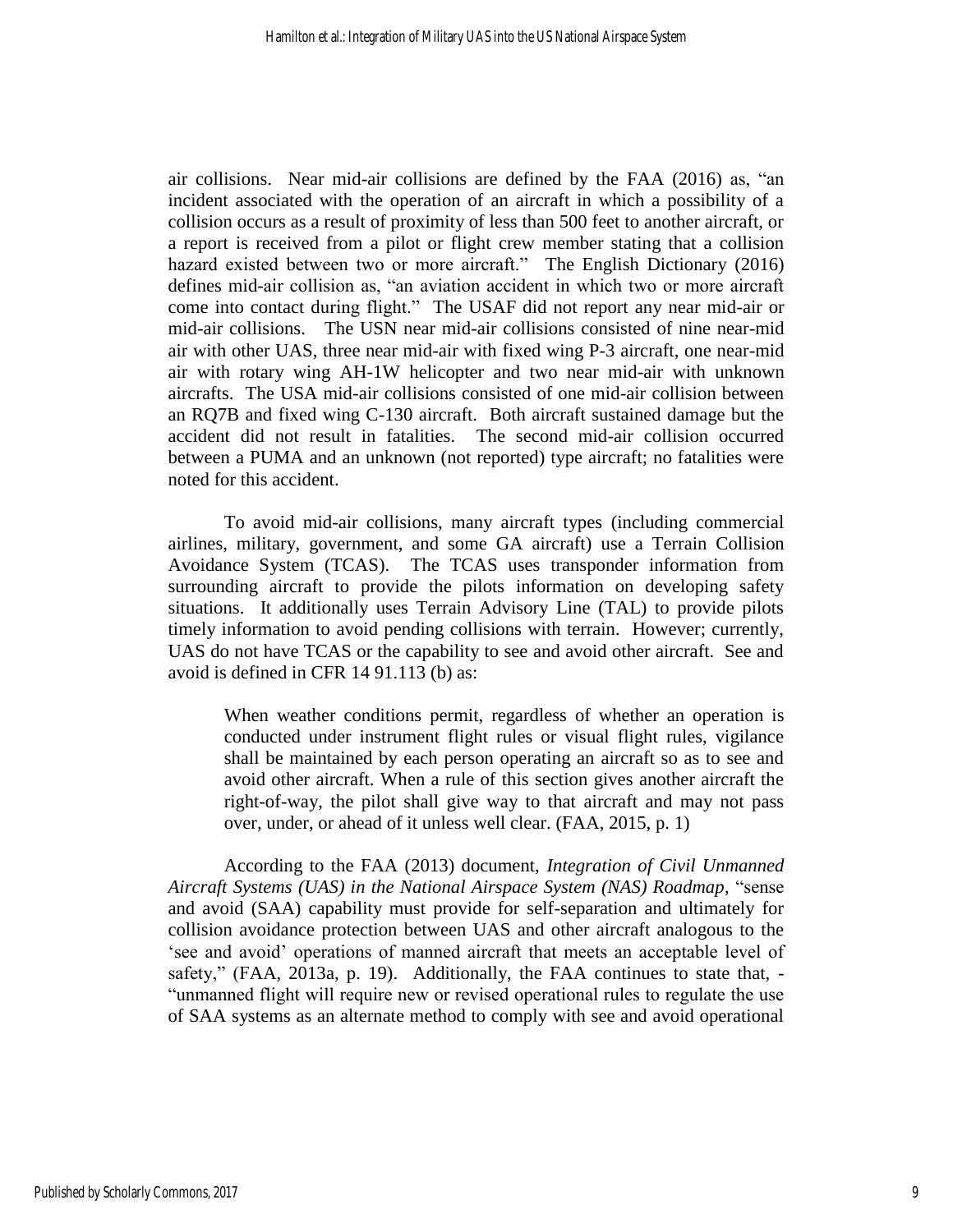rules," (FAA, 2013a, p. 19). With this in mind, currently not all UAS systems have a SAA or see and avoid capability.

Technologically advanced UAS, such as the MQ-4 and other militarily used UAS, utilize cameras for the operators, but these cameras have a limited field of view. To support the SAA and see and avoid concept, UAS aircraft and UAS pilots would have to acquire and develop a "see and avoid, radar, visual sighting, separation standards, proven technologies and procedures and welldefined pilot behaviors," (FAA, 2013a, p. 19) to ensure safety of flight. To support the SAA and see and avoid policies, new technology with new piloting processes and procedures need to be developed. Currently, Ground Based Sense and Avoid (GBSAA) and Airborne Sense and Avoid (ABSAA) concepts and procedures are being studied and evaluated by public agencies and commercial companies (FAAa, 2013). These new concepts and procedures should help support future development of safety procedures for UAS.

**What safety features may prevent accidents during lost link events?** Not all UAS have safety features for a lost link scenario; however, all UAS identified in this research study have a built in safety feature for lost link incidents. Lost link as defined by the Federal Aviation Administration (FAA) is, "an interruption or loss of the control link" (FAA, 2013b, p. 27). The safety feature is programmed to direct the UAS to waypoints in route to its home station if it loses link to its host.

During this study, it was determined there were 71 total lost link occurrences reported from the USAF, USN, and USA. According to the FAA Roadmap (2013), "air traffic products, policies and procedures need to be reviewed and refined or developed through supporting research to permit UAS operations in the NAS," (FAA, 2013a, p. 17). These products, policies and procedures include operations and contingency procedures for UAS experiencing lost link events. The FAA has incorporated human factors into their contingency plan for dealing with lost link events, categorizing lost link events under "Predictability and contingency management," (FAA, 2013a, p. 30) research challenge. Figure 4 provides the number of lost link incidents by service and class.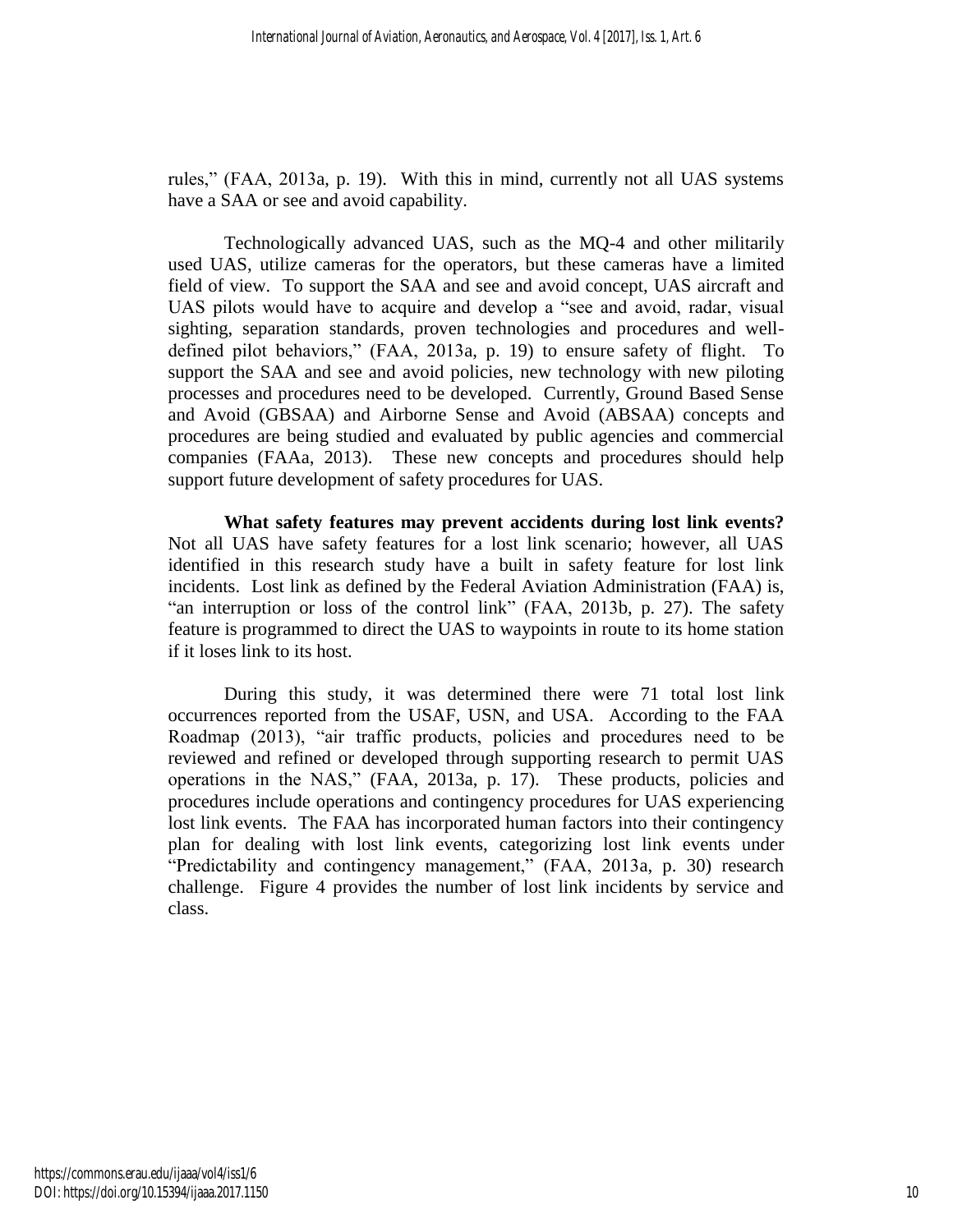

*Figure 4*. Lost Link

**How many lost link incidents have occurred ending with accidents?** As mentioned, there were 71 lost link incidents between the USAF, USA and USN, All 71 of the reported lost link incidents resulted in terrain or crash landings.

**How many lost link incidents have occurred ending without accidents?** All 71 lost link incidents between the USAF, USA and USN ended with flight into terrain or crash landings; therefore, none of the UAS were reported to have landed safely.

**What are the most common UAS accidents within the last five years?**  UAS accidents identified in this study are predominantly attributable to pilot error, engine failure, loss of control, lost link and other causes (weather, electrical, runway overrun, etc.). Of these common causes, the most common accident cause was engine failure. From 2009-2014, a total of 145 engine failure incidents resulted in crashes of UAS. The Army (USA) led the incident field with 120 reported engine failures that resulted in a Class A, B, C or D accident. Most of the USA accidents resulted in a Class C incident (74), which made up 47% of all Class C USA accidents reported (159). Figure 5 illustrates engine failure by military service and UAS class.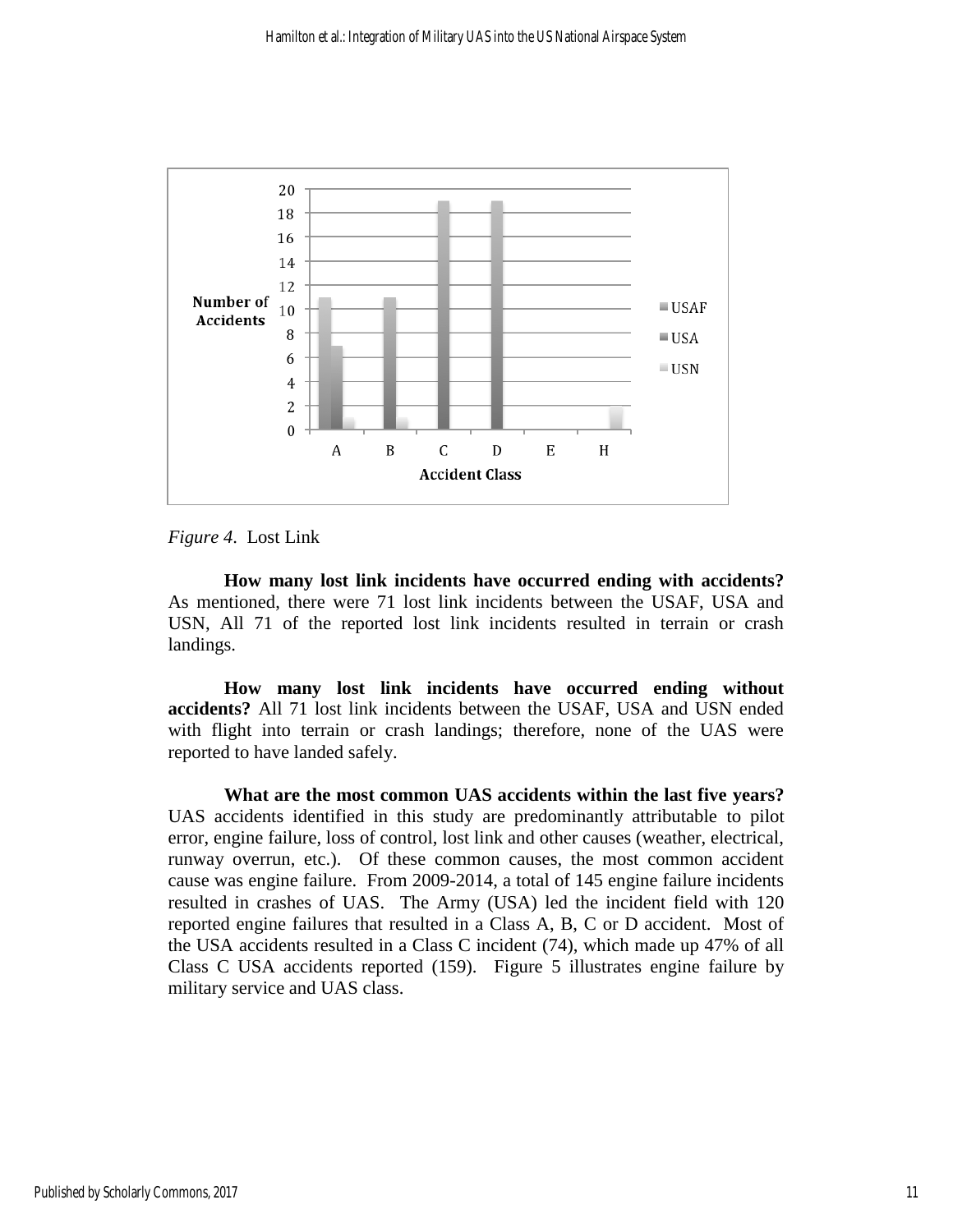

*Figure 5*. Engine Failure

**Have UAS meeting airworthiness requirements been involved in more accidents than UAS not meeting airworthiness requirements?** All UAS accident reports identified for this research study involved military use UAS. As a military UAS, they must meet strict airworthiness standards set by the Department of Defense in accordance with Department of Defense Directive 5030.61 (2013). Although military UAS may meet strict airworthiness standards, other non-military UAS or other aircraft may not hold the same level of airworthiness.

For operations of UAS within the US NAS, a UAS will receive airspace access through issuance of Certificate of Waiver or Authorization and through receipt of a special airworthiness certificate, as mentioned earlier in this research.

The FAA Roadmap (2013) states (in the future), "COAs and special airworthiness certificates will transition to more routine integration processes when a new revised operating rules and procedures are in place and UAS are capable of complying with them (FAA, 2013a, p. 5)."

In the FAA Roadmap (2013), the agency states that "to gain full access to the NAS, UAS need to be able to bridge the gap from existing systems requiring accommodations to future systems that are able to obtain a standard airworthiness certificate (p. 6)." This means that there needs to be a standard between all UAS operating in the NAS so they all meet safety standards outlined by the FAA.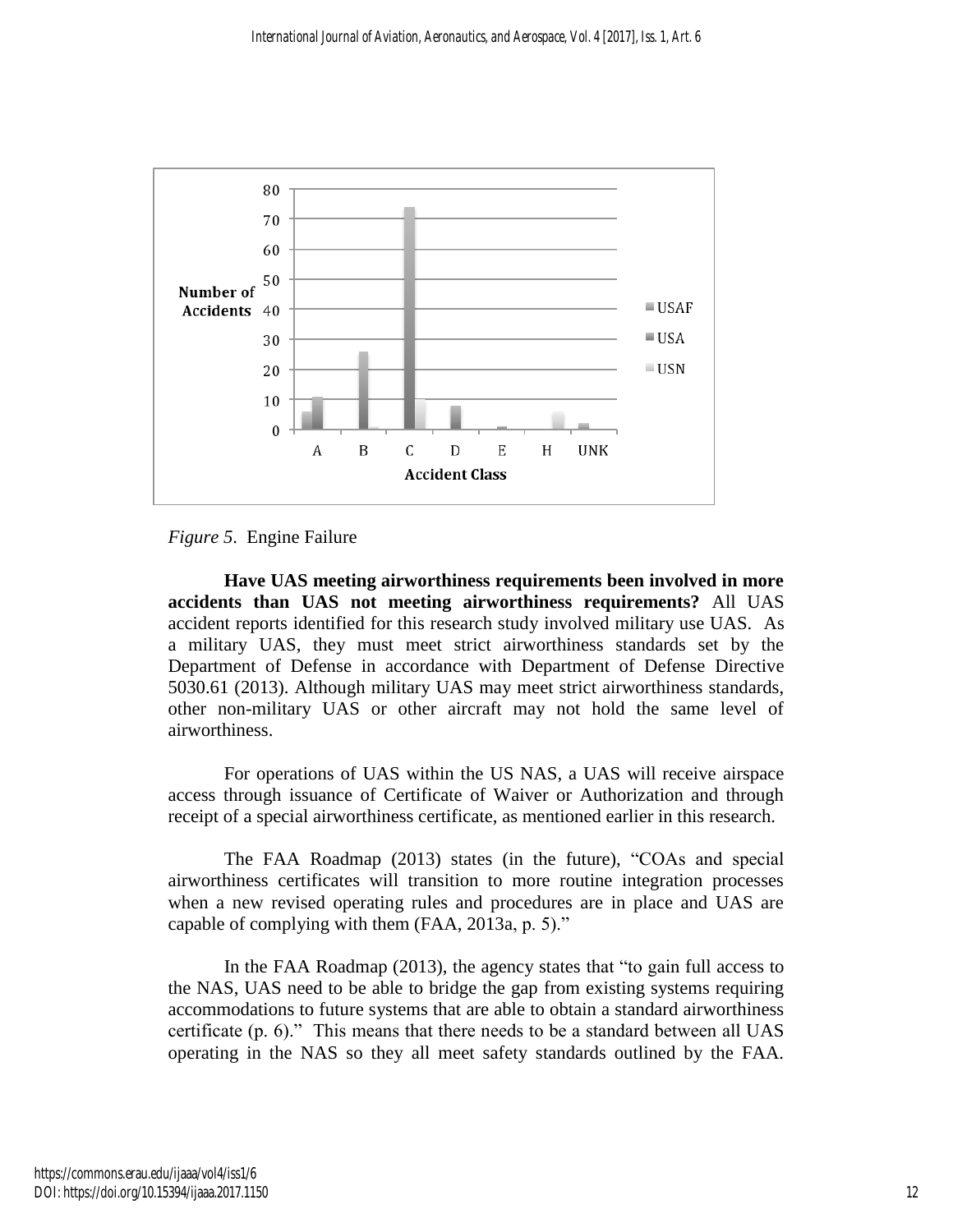Additionally, not only will the unmanned aircraft itself meet these "airworthiness standards," but so will all subsystems and components associated with the unmanned system, i.e. control station, data link and unmanned aircraft. Ideally, with a safety standard in place and adhered to by all UAS receiving a standard airworthiness certificate, safe flight operations should increase with the number of UAS flying within the NAS.

To support meeting the certificate of waiver or authority process and to help mitigate the See And Avoid (SAA) issue that UAS will have, "some public agencies and commercial companies are seeking to develop advanced mitigations, such as Ground Based Sense and Avoid (GBSAA); test evaluations will help develop the sensor, link, and algorithm requirements that could allow GBSAA to function as a partial solution set for meeting SAA requirement (FAA, 2013a, pp. 28-29)." With the introduction of GBSAA and the continued work towards Airborne Sense and Avoid (ABSAA) concepts, the requirement for UAS to meet certification of waiver and authority requirements should make UAS flight operations safer.

**How do current and proposed safety features integrated into a UAS prevent the most common accident occurrences?** The RQ-1 was selected because it is currently in use by the USAF, US Navy, Customs and Border Patrol as well as other US agencies that may utilize it in the future within the NAS. The RQ-1 systems include an "inertial navigation system, satellite communications, Identification Friend or Foe (IFF) transponder, primary & secondary control modules, electro-optical infrared sensor and synthetic aperture RADAR (SAR)," (Valdes, 2015, p. 2). These units provide some safety features for the UAS as it is more advanced than most commonly used UAS. The IFF allows for flight following, the satellite communications allow beyond-line-of-sight control of the aircraft, the optical cameras ensure the pilot can see in front of and to the side of the aircraft during day and night time operations and the SAR supports terrain mapping and "seeing through haze, clouds or smoke," (Valdes, 2015, p. 3).

Though there is an array of equipment to support the safe operations of the UAS, they do not make up for a pilot actually being inside the aircraft. The cameras that are used for the RQ-1 are limited in their side to side movement and UAS pilots have likened flying the aircraft to "flying an airplane while looking through a straw," (Valdes, 2015, p. 6). This sight limitation adds to the See and Avoid (SAA) safety issue that FAA is currently trying to overcome. In addition to the SAA challenge, the RQ-1 does not carry a Terrain Collision and Avoidance System (TCAS). Without TCAS the UAS pilot as well as other piloted aircraft within the NAS are unable to know they are on a collision heading.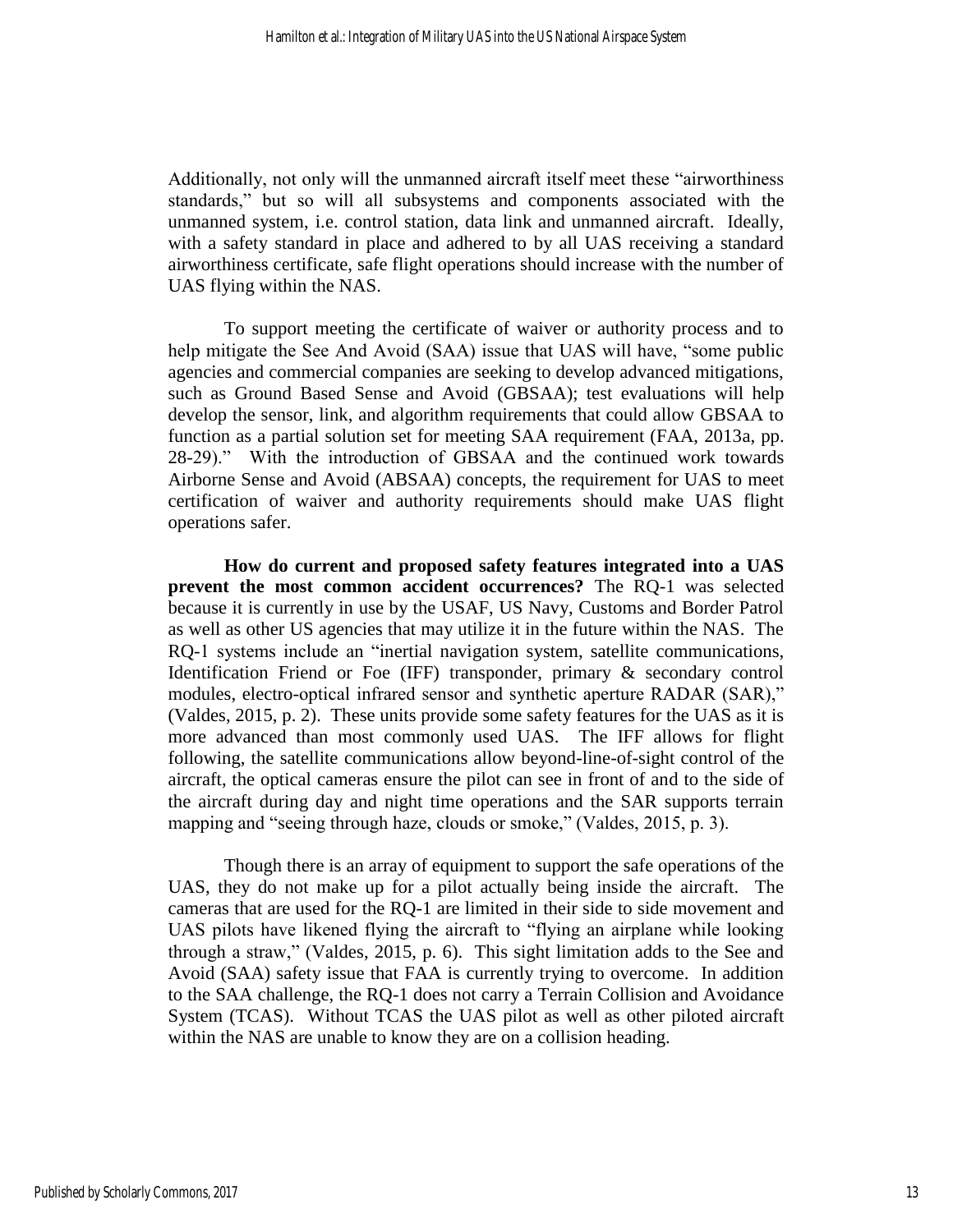The research subjects were interviewed and asked specific questions pertaining to safety concerns regarding integration of UAS into the NAS. One of the questions posed to the research subjects was "based on your answers to the UAS safety questionnaire, describe in your professional opinion the top three greatest concerns you have with the integration of the UAS into the NAS?" Research Subject #3 stated one of the greatest concerns was, "the lack of TCAS." An additional question posed to the research subjects was how to rectify their concerns; Research Subject #3 stated, "Until the equipment evolves and we have onboard sense and avoid, the current processes utilized by the USAF are adequate to reduce risk."

The results of the quantitative study within this research yielded that the most common accidents occurred due to engine loss during cruise. The resulting accidents were due to loss of power and ended with partial or total destruction of the craft. In one case, a US Army UAS lost link during landing and struck a vehicle on the highway, resulting in a Class B accident. In this case, the safety features in place were not adequate to prevent an accident involving property on the ground; no one was injured during this accident.

**Does UAS pilot training reduce the number of UAS accidents?** The FAA Roadmap (2013) highlights the importance of training to help increase safety. The Roadmap (2013) emphasizes the importance of pilot training but also continues to require training for flight crewmembers, mechanics and air traffic controllers. The FAA recognized that for safe operations to occur for UAS flights, it does not only involve the pilot but also other crew members such as sensor operators, crew chiefs and the controllers that over watch the airways. The Roadmap (2013) details the training requirements for each of these members and explains, "UAS training standards will mirror manned aircraft training standards to the maximum extent possible," (FAA, 2013a, p. 28). According to Research Subject #3, "the second most important issue is training; there is a misconception that less training is required to pilot an RPA. I can tell you from experience that is not the case due to the reduced situational awareness (SA) and inherent delay in the RPA operations." It is evident that training is vital to the safe operations of the UAS.

The FAA Roadmap (2013) identifies pilot training as a significant requirement for UAS integration into the NAS. The Roadmap states, "as new UAS evolve, more specific training will be developed for UAS pilots, crew members and certified flight instructors," (FAA, 2013a, p. 33). The Roadmap designated a section to iterate the goals for UAS training requirements and provide metrics to support.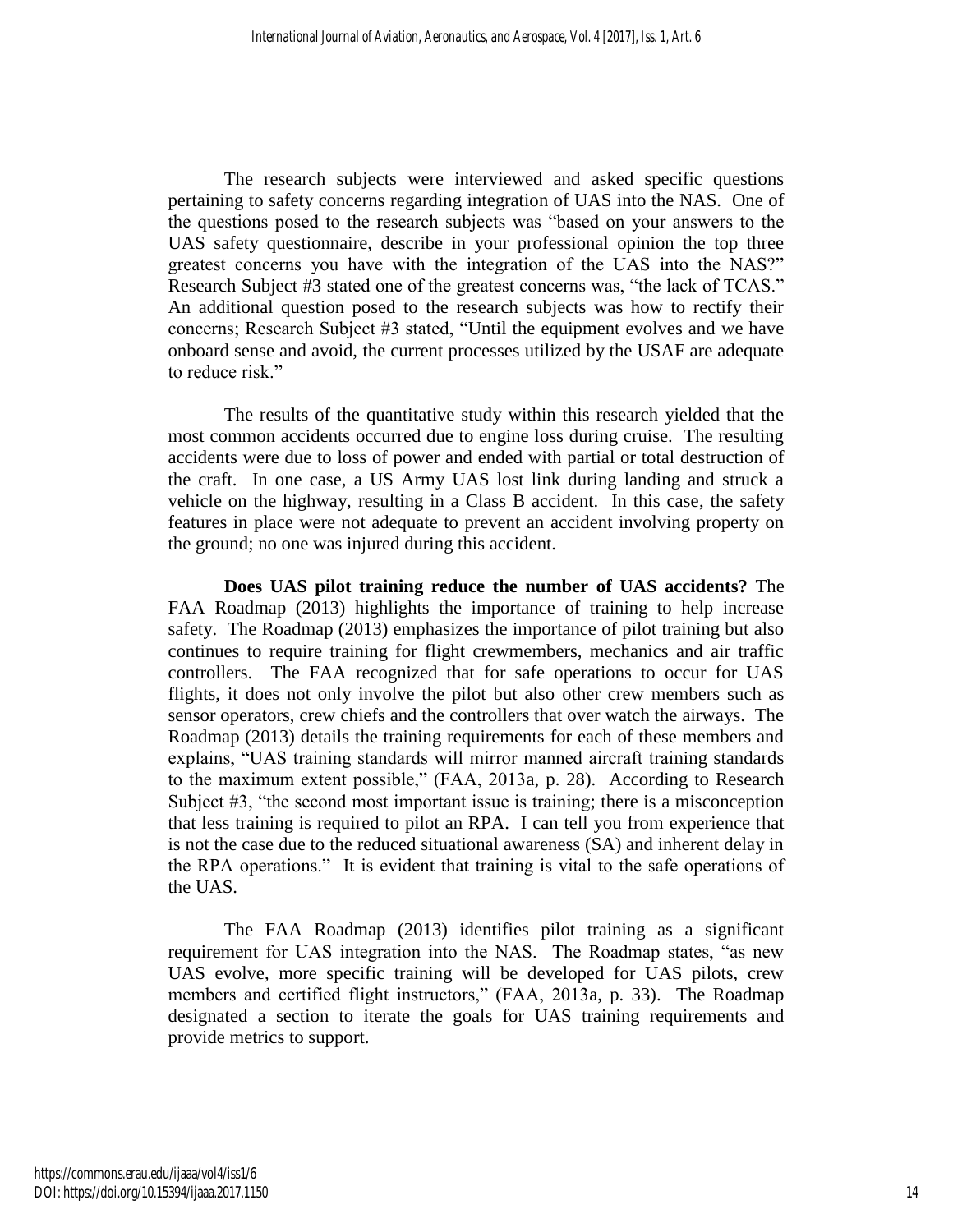The FAA roadmap does not take into account the training that US military UAS pilots receive, and in many cases Air Force UAS pilots are previously trained manned aircraft pilots that have been selected for special duty as a UAS pilot. USAF UAS pilots are required "to complete about 140 hours of academics, must pass seven tests and run through 36 missions on T-6 simulators, for 48 hours of training (Tan, 2011)." The FAA is taking steps by including pilots, crew, maintenance, instructors, and FSDO to ensure the proper and adequate training for all involved with UAS flight within the NAS.

Research Subject #3 describes that one of the greatest concerns for the integration of the UAS in the NAS is "lack of training for most, smaller UAS operators." Research Subject #3 stated that "this is not the time to develop UAS 'sport pilot' equivalent certificate for any civilian operated quad-copter or smaller platform…but due to system limitations inherent to most UAS, including reduced ability to sense and avoid, solid training and procedures are required to safely integrate within the NAS." Research Subject #2, a Senior Pilot and Evaluator Pilot for the MQ-9 as well as F-16 and EA-6B, echoes Subject #3 with regards to training. Research Subject #2 stated that to rectify concerns would be to "educate the aviation community as a whole about UAS operations, in particular education should focus on capabilities and limitations of the RPA and about the training the pilot receives." Research Subject #2 continued to state, "the FAA/ATC can take many lessons on RPA incorporation with manned aircraft and operations in the NAS from the military. Specifically, they can model civilian operations after the operations from major operating airfields and airspaces in combat areas." The FAA Roadmap (2013) seems to take this into account as they have included training for more than just the pilot, crew and ATC. The Roadmap (2013) states that the UAS pilots must be trained as would a manned aircraft pilot, but this training may not be adequate enough and should go above and beyond.

As Research Subject #2 stated the capabilities and limitations of the UAS must be educated to the aviation community; Research Subject #3 stated that training is vital and "RPA pilots need to have a base of experience on which to relate," Subject #3 stated that "when piloting an RPA, it's impossible to 'feel' the sensation of the aircraft oscillating (during turbulence) and the pilots must rely on experience and their instruments to diagnose this." Educating and training pilots is essential in the safe operations of the UAS in the NAS, and training policies set by the FAA should mandate these training requirements that build on experience and knowledge.

As a result of the interviews, the following nine themes emerged: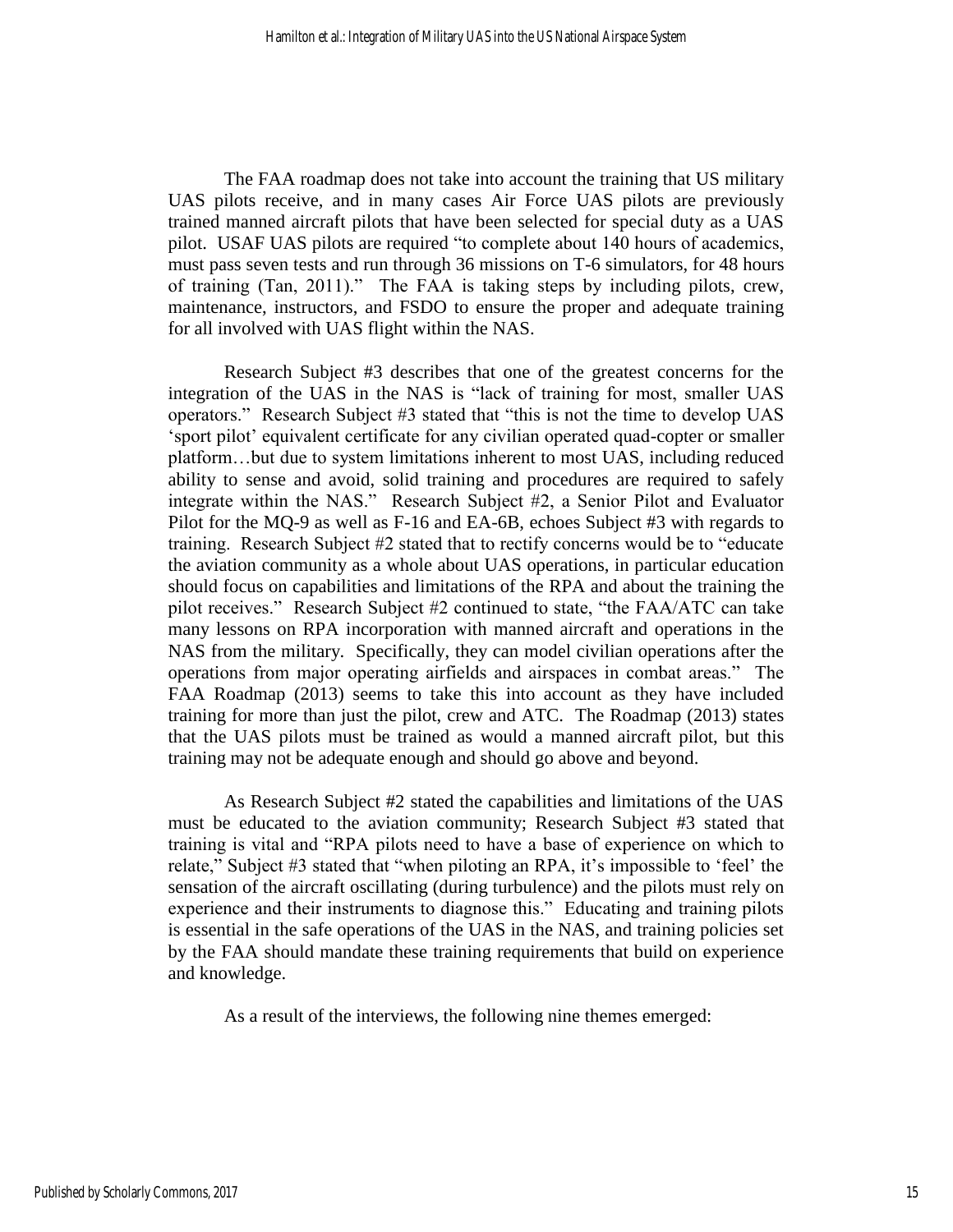- Tremendous growth of micro UAVs and certification process required to operate them
- Public misunderstandings of UAS capabilities
- Public capability expectations of UAS
- Overall perception that UAS cannot be safely de-conflicted from manned aircraft
- Misconception of increased airspace requirements for UAS
- Misunderstanding of naming convention of UAS in "Lost Link" event and ATC use of terms - when in a lost link event, the UAS goes into "Emergency Mission Mode" and follows way points to designated area; this does not mean the UAS is an "Emergency Aircraft."
- Lack of training for most, smaller UAS operators
- For USAF Remotely Piloted Aircraft (RPA), the lack of TCAS
- Lack of USAF RPA divert options due to launch & recovery equipment requirements

# **Research subject survey**

To gather the qualitative information required for this research study, a 22 Likert-type scale designed to solicit information on concern with the integration of the UAS in the NAS from the research subjects. Seven UAS pilots and Sensor Operators completed the survey. The interview portion of the qualitative study was completed with three of the pilots that completed the research survey. The seven interview questions were designed to allow the pilots to provide additional insight into their concerns with the integration of UAS into the NAS. Due to locality limitations, the interviews were conducted via email.

The 22 Likert-type scale focused on safety and concerns related to flight operations in different stages of flight, accidents involving UAS during different stages of flight, UAS accidents due to mechanical, electrical issues and concern of UAS accidents based on NAS oversaturation. The Likert-Scale statements consisted of rankings:  $1 - Not$  at all concerned,  $2 - S$ lightly concerned,  $3 -$ Moderately concerned,  $4 - \text{Very concerned}$ , and  $5 - \text{Extremely concerned}$ . The overall mean was 1.82 (level 2, slightly concerned) and Table 2 displays the mean answer for each question of the safety section of the questionnaire.

The first three statements of the survey focused on the research subjects' concern with safety of flight within the United States and saturation of the NAS. When asked if the subject believed domestic flights are unsafe, all seven answered the question with a mean concern level of 2 (Slightly concerned). When questioned about the current oversaturation of the NAS, all seven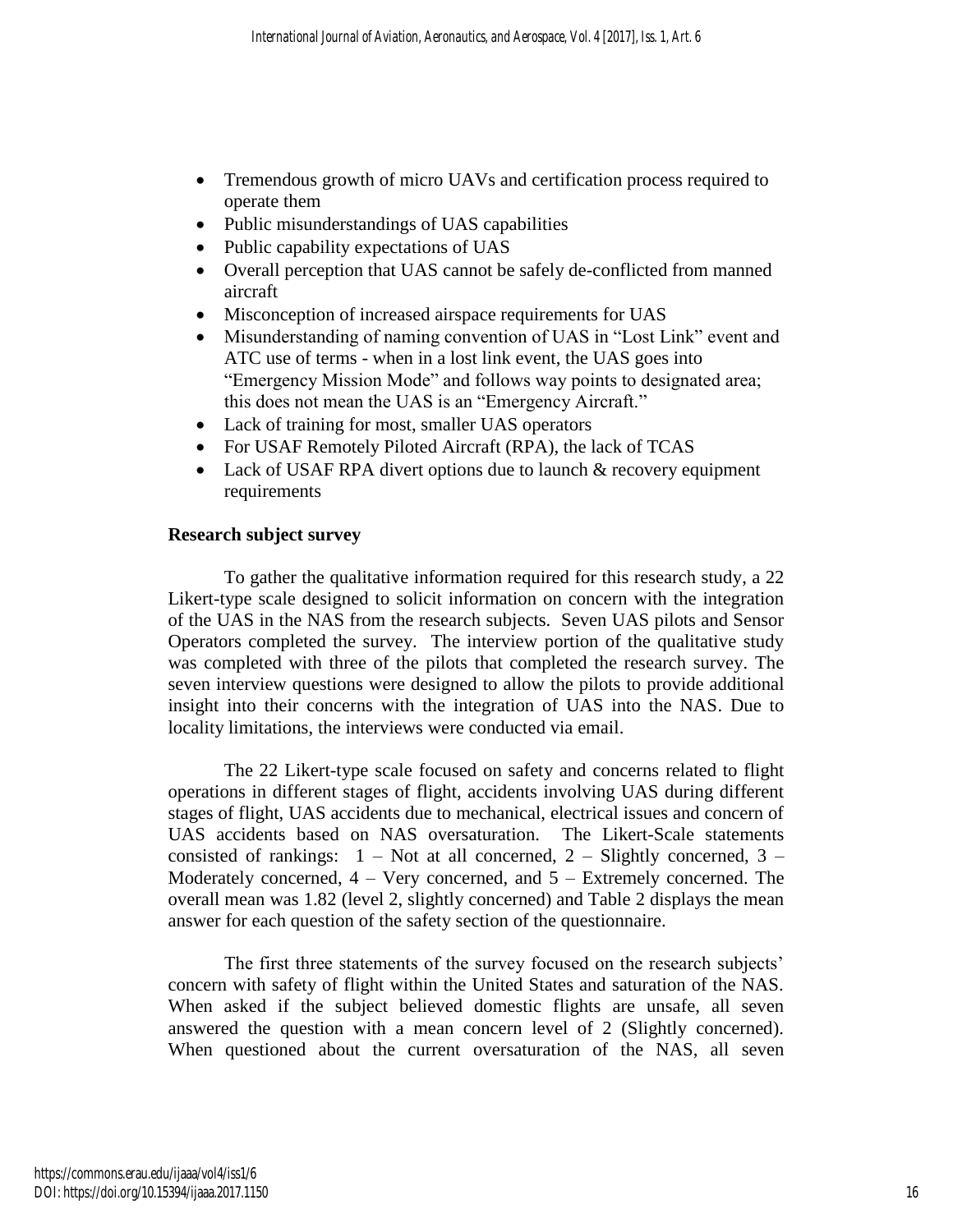participants answered with a mean concern level of 2. The next group of questions focused on safety concerns and phases of flight.

| <b>Safety Concern Section</b> |                |                 |               |  |  |  |  |  |
|-------------------------------|----------------|-----------------|---------------|--|--|--|--|--|
|                               | <b>Mean</b>    | <b>Question</b> | <b>Mean</b>   |  |  |  |  |  |
| Question #                    | <b>Answer</b>  | #               | <b>Answer</b> |  |  |  |  |  |
|                               | 2              | 12              | 1.71          |  |  |  |  |  |
| $\overline{2}$                | 2.57           | 13              | 1.71          |  |  |  |  |  |
| 3                             | 2              | 14              | 2.29          |  |  |  |  |  |
| $\overline{4}$                | $\overline{2}$ | 15              | 1.86          |  |  |  |  |  |
| 5                             | 1.86           | 16              | 1.43          |  |  |  |  |  |
| 6                             | 2.14           | 17              | 1.57          |  |  |  |  |  |
| 7                             | 1.53           | 18              | 1.43          |  |  |  |  |  |
| 8                             | 2.29           | 19              | 1.71          |  |  |  |  |  |
| 9                             | 1.43           | 20              | 1.71          |  |  |  |  |  |
| 10                            | 1.71           | 21              | 2.29          |  |  |  |  |  |
| 11                            | 1.43           | 22              | 1.86          |  |  |  |  |  |

Table 2 *Safety Concerns Questionnaire*

The research subjects were questioned about safety concerns with regards to aircraft accidents involving a UAS during three phases of flight (takeoff, cruise and landing); the average level of concern between the seven subjects were 1.98, or level 2 (slightly concerned). The participants were then questioned with regards to an UAS accident occurring during a lost link event, all participants responded, with a mean level of concern being 1.71. Two participants answered they were "Not at all concerned" (level 1) and the remaining five answered they were "Slightly concerned" (level 2). The next two questions pertained to UAS accidents involving midair collisions. All seven participants answered the midair collision question, resulting in a mean level of concern being 2.29. When questioned about the increase of potential accidents with terrain (homes, buildings, roads and populated areas), all seven participants responded that resulted in a mean level of concern of 1.86.

The final section of statements posed to the seven participants focused on safety concerns with regards to an increase of congestion with UAS in the NAS. When questioned about an increase in aircraft accidents with a UAS during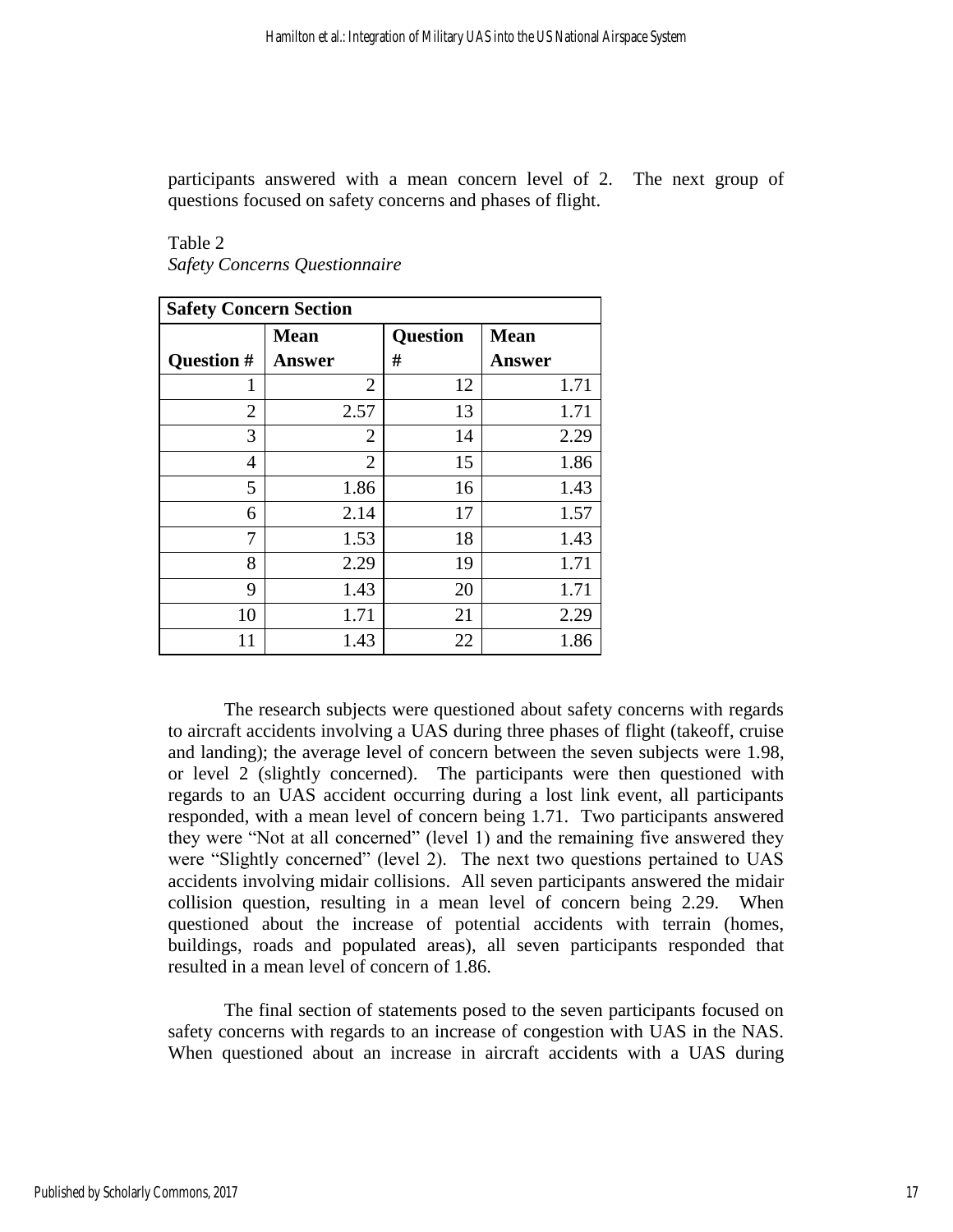takeoff, cruise and landing, the participants averaged concern response were 1.71, 1.71 and 1.43 respectively with an overall mean of 1.61 (level 2). Again, the participants were surveyed on a lost link scenario and all answers provided a mean of 1.71, no change from an earlier statement pertaining to lost link accidents.

## **Conclusions**

Research Objective: Based on the most common UAS accidents causes and US Air Force UAS instructor and evaluator pilots and sensor operators, is there a relationship between safety concerns and safety issues?

Between 2009 and 2014, there were 417 reported accidents by the US Air Force (USAF), US Navy (USN) and US Army (USA) involving UAS. Of those accidents, the USAF reported 45, USA reported 324 and the USN reported 48. Of the common causes, pilot error (PE), engine failure (E), loss of control (CT), lost link (LL) and other (O), the most common accident cause was engine failure. From 2009-2014, there were at total of 145 engine failure incidents that resulted in a crash of a UAS. The Army (USA) led the field with 120 reported engine failures that resulted in a Class A, B, C or D accident. Most of the USA accidents resulted in a Class C incident (74), which made up 47% of all Class C USA accidents reported (159).

When interviewed, the top three concerns of the UAS pilots and sensor operators did not relate to the number of accidents or types of accidents, as the concerns involved policy and perception and not accident involvement.

The Likert-Scale findings of this study showed elevated concern of accidents during a specific phase of flight (takeoff & landing), and the amount of respondent concern of those types accidents occurring. Results also indicate a low number of incidents and accidents occurring during the cruise phase of flight and the low level of respondent concern with accidents occurring during that phase of flight. The calculated percentage of accidents during each specific phase of flight was categorized low to high: low- 0-29%; medium- 30-50%; high-  $>51\%$ .

During the takeoff phase of flight there were a total of 84 accidents of 405 accidents that occurred during one of the three phases of flight (other phase of flight not calculated) and amounted to 21% of the number of accidents. Respondent concern of accidents during this phase of flight was also low.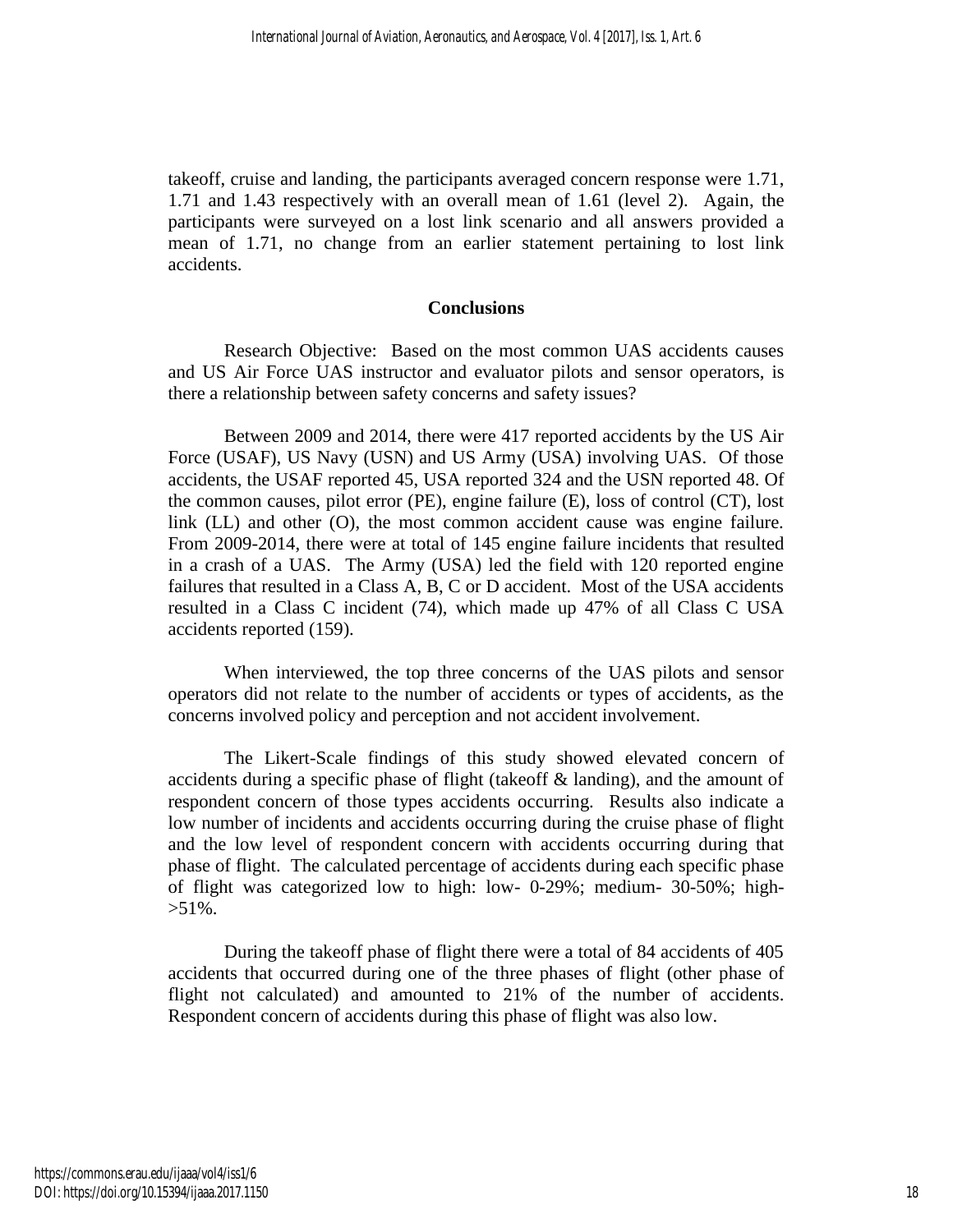During the cruise phase of flight there were a total of 218 accidents of 405 total accidents that occurred during one of the three phases of flight (other phase of flight not calculated) and amounted to 54% of the number of accidents. Respondent level of concern of this phase of flight was low in comparison to the higher level of accidents.

During the landing phase of flight there were a total of 103 accidents of 405 accidents that occurred during one of the three phases of flight (other phase of flight not calculated) and amounted to 25% of the number of accidents. Respondent concern of the landing phase was low.

Midair and near midair accidents and level of concern were observed, with a 15 near midair collisions and 2 midair collisions being reported. Of the 405 total accidents that were recorded, 4% could have involved a near midair incident; near midair reports were not calculated in the total number of accidents observed. Less than 1% of the accidents observed involved a midair collision. Results of the three sections questioning the level of concern related to midair incidents and accidents indicated a slight respondent concern of midair collisions.

#### **Recommendations**

The FAA has crafted FAA Roadmap 2013 and implemented the UAS Integration Office to support the integration and operations of UAS. The FAA should continue to refine the Roadmap as it is integrated and update policy and regulations as required. The UAS Integration Office should provide UAS operators a way to provide feedback and lessons learned to make the process, procedures and operations of the UAS safer and efficient. Additionally, the FAA should research ways to deal with and implement contingency plans for unintentional and deliberate accidents involving UAS and further legislation must budget for the increased requirements.

The FAA Roadmap 2013 stresses the importance of training pilots, crews, maintenance and air traffic controllers on UAS operations and this should continue and evolve as the integration progresses. The training provided should be monitored and reviewed by Flight Standard District Office (FSDO) Inspectors and held to the same standards as manned aircraft and pilots. The FAA must create and uphold a standards and evaluations system that mirror manned flight operations but is also unique to UAS flight operations. FSDO Inspectors should provide inputs into the success and failures of such a system as they gather information from field inspections.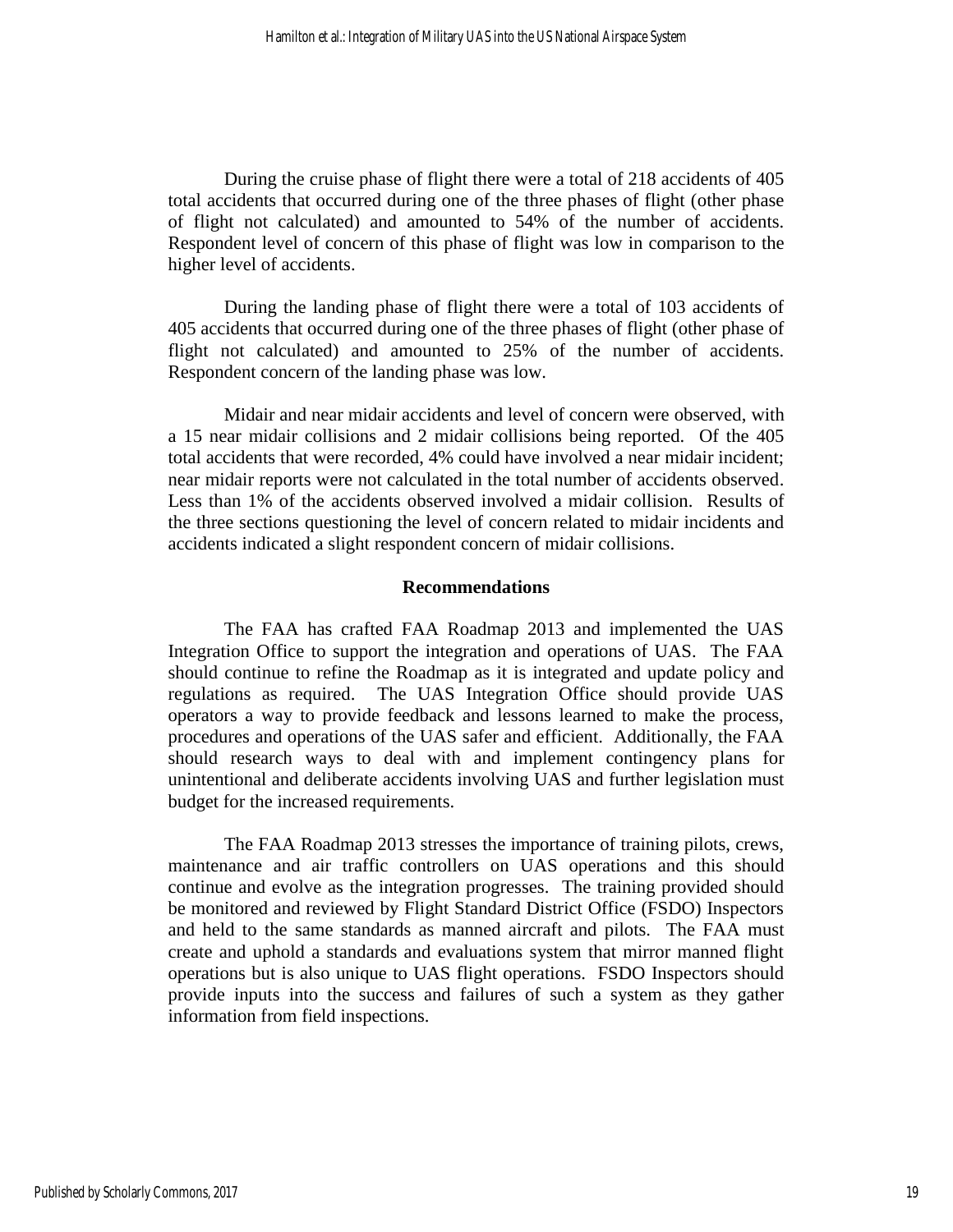The public perception of UAS is garnered from what is seen in media. This may skew views on operations and safety of the UAS. The public may not have a good understanding of the capabilities and limitations of the UAS as well as the background and concept of the FAA Modernization and Reform Act 2012. Research Subject #1 and #2 stated that their concerns included, "public misunderstandings of UAS capabilities, public capability expectations of UAS, overall perception that UAS cannot be safely de-conflicted from manned aircraft and misconception of increased airspace requirements for UAS." The UAS Integration Office should research and implement a public service campaign to inform the public of UAS operations, the concept of the Reform Act and way forward for the safe integration of the UAS into NAS. This campaign's focus should aim to inform the public of UAS operations and convey a positive perception of UAS use and safety issues. The UAS Integration Office must implement a way to track safety issues, such as accidents, near mid-air and midair collisions as well as any research done on UAS operations and provide public accessibility to this database for review.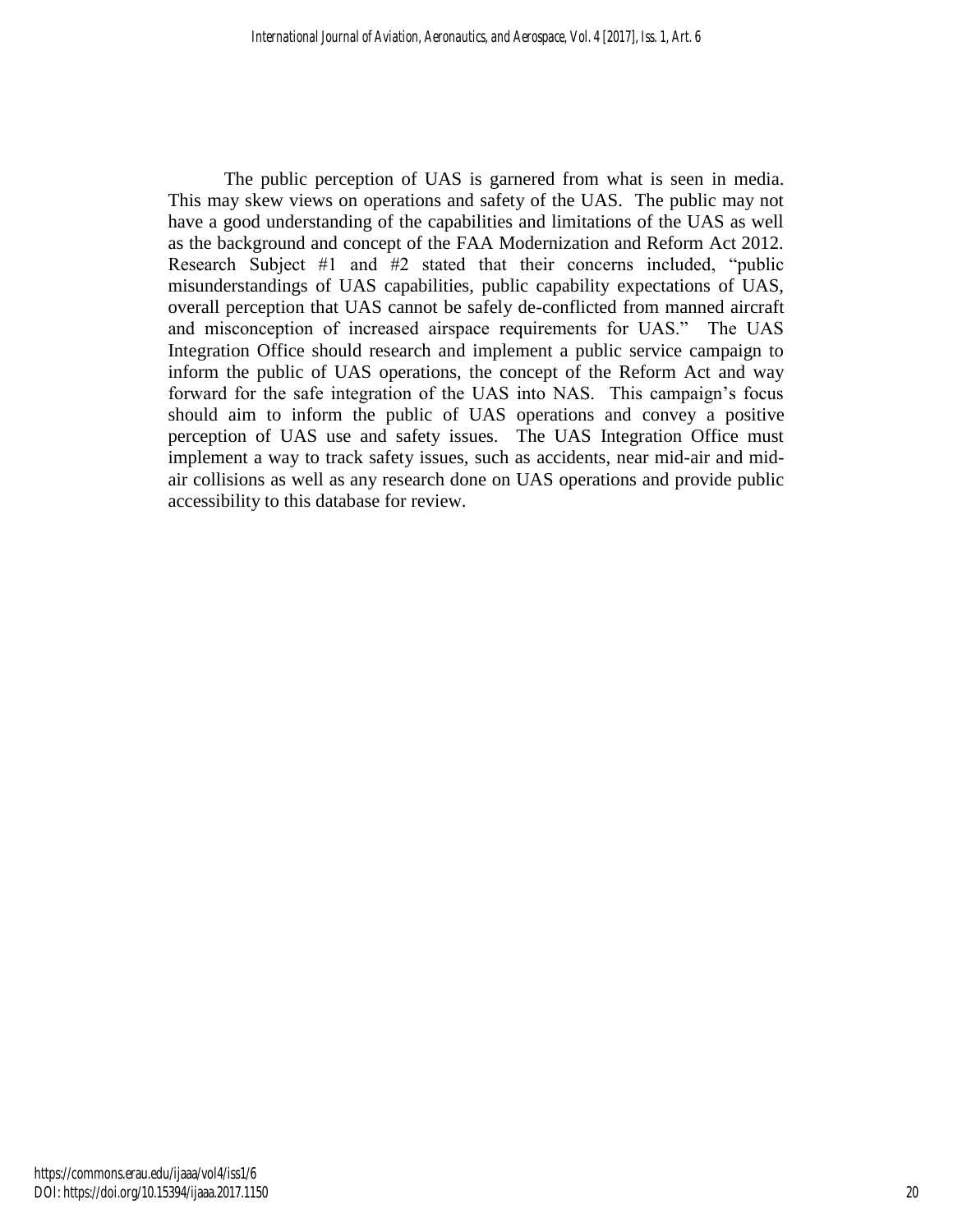## References

- Air Force Instruction 91-204. (2014). *Safety investigations and reports*. Retrieved from: http://static.e-publishing.af.mil/production/ 1/af\_se/publication/afi91-204/afi91-204.pdf
- Army Regulation 385-10. (2013). *Army safety program*. Retrieved from: http://www.apd.army.mil/pdffiles/r385\_10.pdf
- Casarosa, C., Galatolo, R., Mengali, G., Quarta, A., (2004). Impact of safety requirements on the weight of civil Unmanned Aerial Vehicles, *Aircraft Engineering and Aerospace Technology, 76*(6), 600 – 606.
- Creswell, J. W. (2004). *Educational research planning, conducting and evaluating quantitative and qualitative research* (2nd ed). Columbus, OH: Pearson Education, Inc.
- Cuerno-Rejado, C., & Martínez-Val, R., (2011). Unmanned Aircraft Systems in the civil airworthiness regulatory frame: A case study, *Journal of Aircraft, 48*(4), 1351-1359.
- Department of Defense Directive 5030.61. (2013). *DoD airworthiness policy*. Retrieved from http://www.dtic.mil/whs/directives/corres/ pdf/503061p.pdf
- Department of Defense Instruction 6055.07. (2011). *DoD mishap notification, investigation, reporting, and record keeping*. Retrieved from http://www.dtic.mil/whs/directives/corres/pdf/605507p.pdf
- English Dictionary. (2016). *Definition of mid-air collision*. Retrieved from http://englishdictionary.education/en/midair-collision
- FAA (2011). *Instrument procedures handbook. FAA-H-8261-1a.* Washington, DC: Author.
- FAA. (2013a). *Unmanned Aircraft Systems (UAS) operational approval*. Retrieved from https://www.faa.gov/documentlibrary/ media/notice/n%208900.207.pdf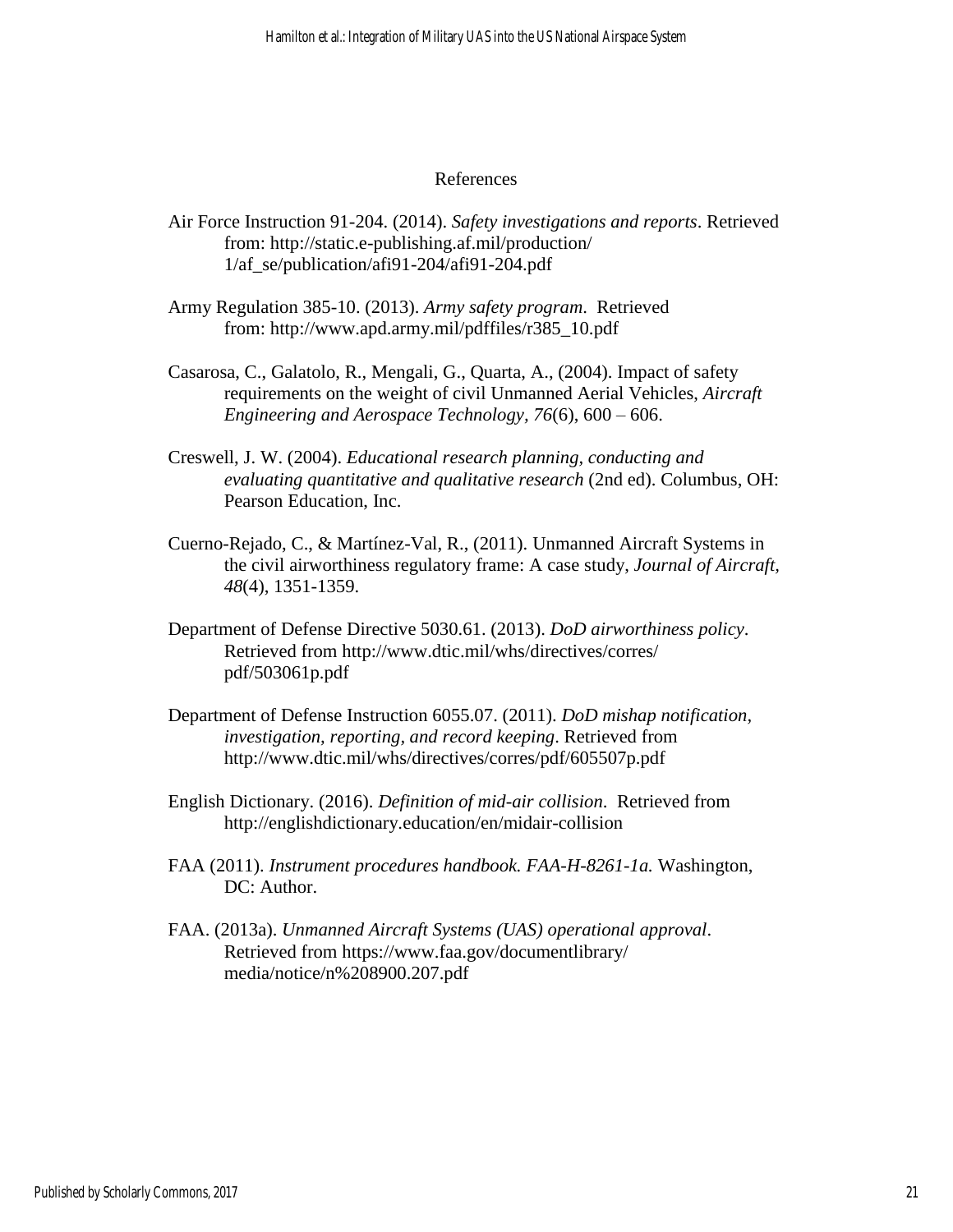- FAA. (2013b). *Integration of civil Unmanned Aircraft Systems (UAS) in the National Airspace System (NAS) Roadmap*. Retrieved from http://www.faa.gov/uas/media/uas\_roadmap\_2013.pdf
- FAA. (2014). *FAA Modernization and Reform Act, reports and plans*. Retrieved from https://www.faa.gov/about/plans\_reports/modernization/
- FAA. (2015). *Code of Federal Regulations*. Retrieved from http://rgl.faa.gov/Regulatory\_and\_Guidance\_Library/rgFAR.nsf/0/934f0a 02e17e7de086256eeb005192fc!OpenDocument
- FAA. (2016). *FAA Aviation Safety Information Analysis and Sharing*. Retrieved from http://www.asias.faa.gov/
- Operational Navy Instruction 3750.6S. (2014). *Naval Aviation Safety Management System*. Retrieved from http://www.public. navy.mil/comnavsafecen/ documents/instructions/opnavinst \_3750\_6s\_13may14.pdf
- Tan, M. (2011). *Unmanned aircraft program takes on first class*. Retrieved from http://www.airforcetimes.com/news/2011/01/air-force-rpa-programgraduates-first-class-012411w/
- US Government Accountability Office. (2014). *Efforts made toward integration into the National Airspace continue, but many actions still required*. Retrieved from http://www.gao.gov/assets/670/667346.pdf
- Valdes, R. (2015). *How the Predator UAV works*. Retrieved from http://science.howstuffworks.com/predator.htm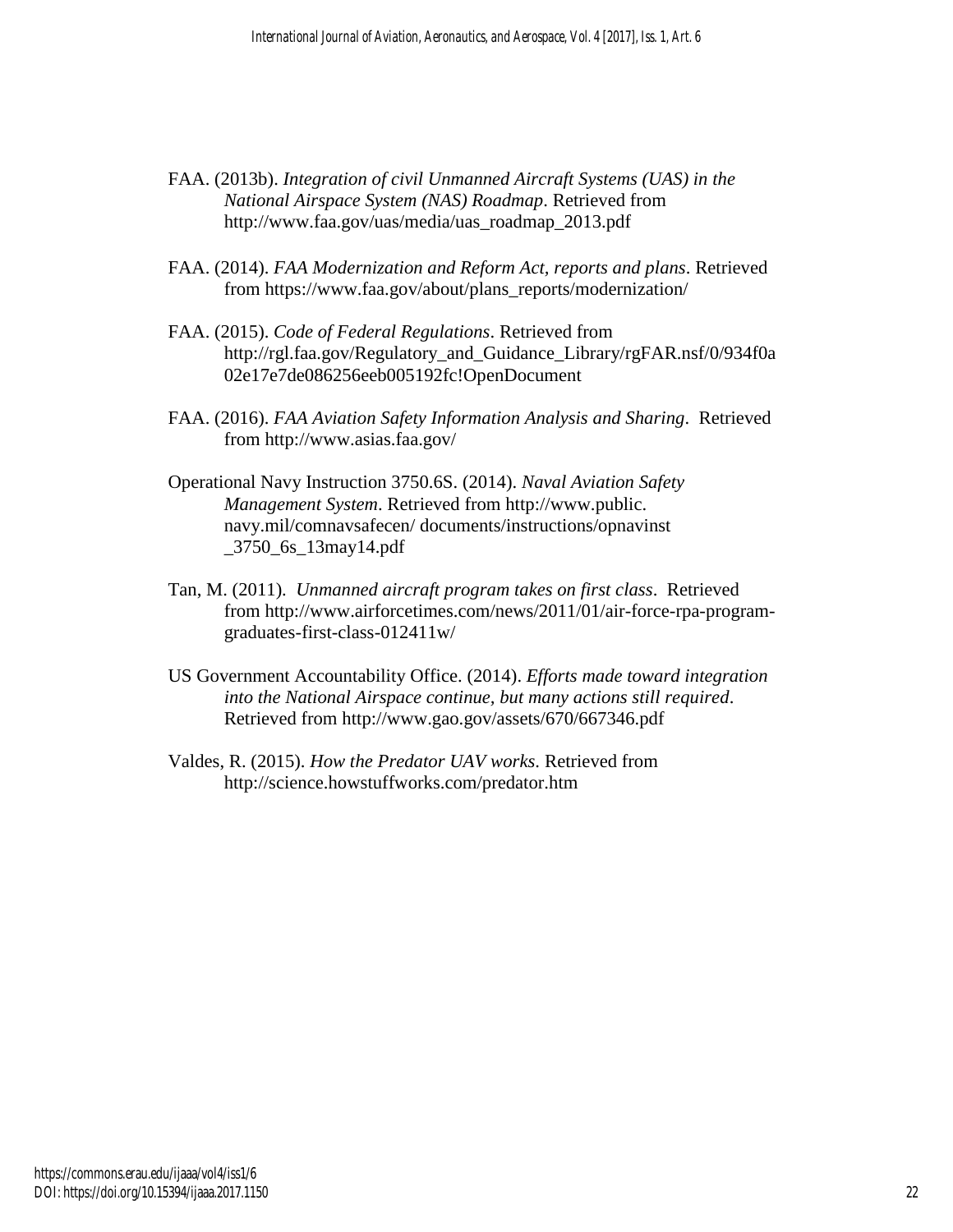Appendix A

Safety Concern Questionnaire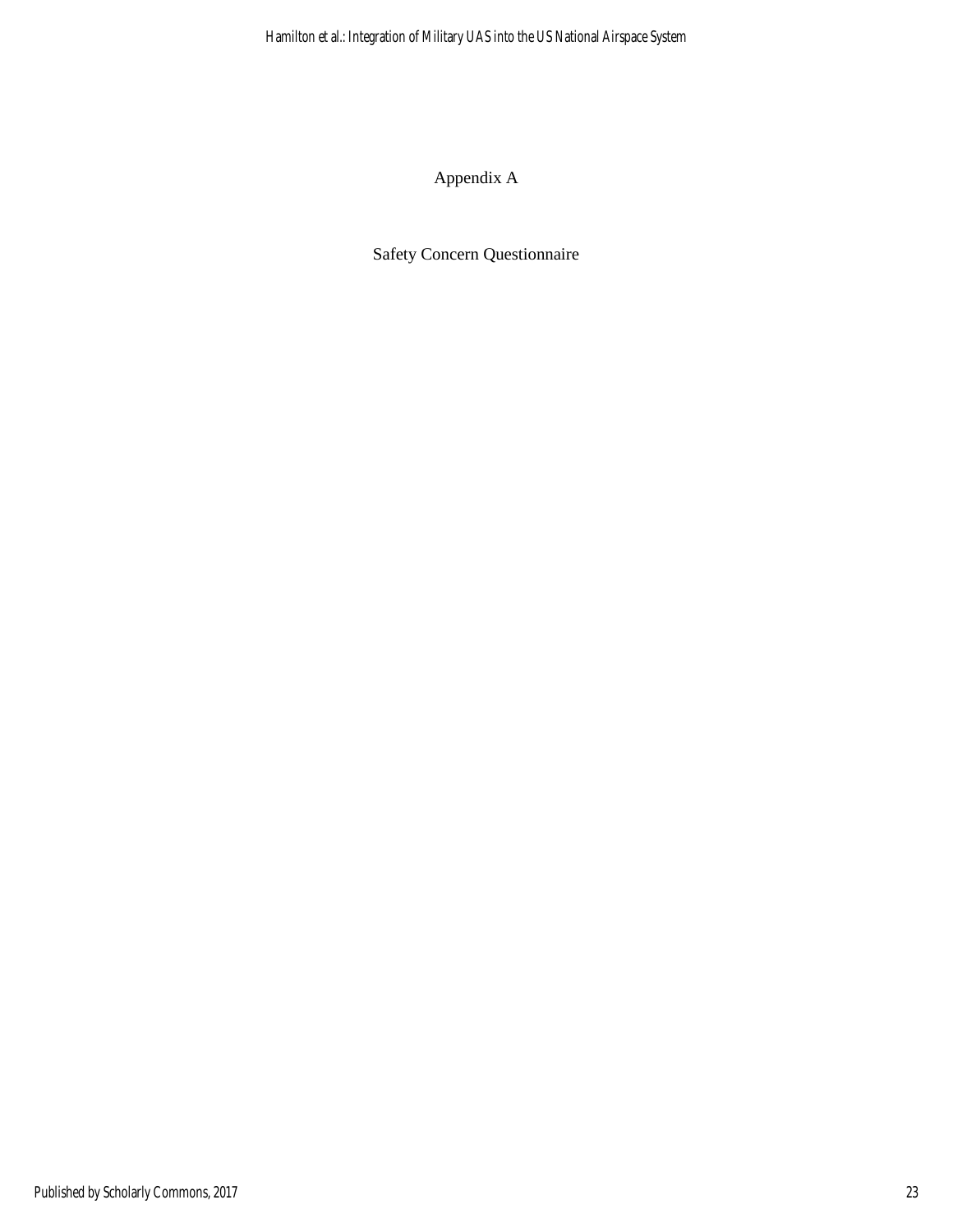# SAFETY:

| 1                                                                                                                   |                                          | 2              |   | 3                        |                                                                    | $\overline{4}$                                                                     | 5                                                                          |  |  |
|---------------------------------------------------------------------------------------------------------------------|------------------------------------------|----------------|---|--------------------------|--------------------------------------------------------------------|------------------------------------------------------------------------------------|----------------------------------------------------------------------------|--|--|
|                                                                                                                     | Not Concerned                            |                |   |                          |                                                                    |                                                                                    | Slightly Concerned Moderately Concerned Very Concerned Extremely Concerned |  |  |
| On a scale of 1 - 5 with regards to standard manned flight, please rate your level of<br>concern as it pertains to: |                                          |                |   |                          |                                                                    |                                                                                    |                                                                            |  |  |
|                                                                                                                     | 1                                        | $\overline{2}$ | 3 | $\overline{4}$           | 5                                                                  | 1. Belief that flying within the domestic United States is not safe?               |                                                                            |  |  |
|                                                                                                                     | 1                                        | $\overline{2}$ | 3 | 4                        | 5                                                                  | 2. Domestic airliner's safety record when you are flying in a commercial airliner? |                                                                            |  |  |
|                                                                                                                     | 1                                        | 2              | 3 | $\overline{4}$           | 3. Oversaturation of the NAS with airplane operations?<br>5        |                                                                                    |                                                                            |  |  |
|                                                                                                                     | 4. Mid air collisions when you fly?<br>1 | $\overline{2}$ | 3 | $\overline{4}$           | 5                                                                  |                                                                                    |                                                                            |  |  |
|                                                                                                                     | 5. Runway incursions when you fly?       | $\overline{2}$ | 3 | 4                        | 5                                                                  |                                                                                    |                                                                            |  |  |
|                                                                                                                     | 1                                        |                |   |                          | 6. Being involved in an aircraft accident during takeoff?          |                                                                                    |                                                                            |  |  |
|                                                                                                                     | $\mathbf{1}$                             | 2              | 3 | $\overline{4}$           | 5                                                                  |                                                                                    |                                                                            |  |  |
|                                                                                                                     | 1                                        | 2              | 3 | 4                        | 7. Being involved in an aircraft accident at cruise altitude?<br>5 |                                                                                    |                                                                            |  |  |
|                                                                                                                     | 1                                        | 2              | 3 | 4                        | 8. Being involved in an aircraft accident during landing?<br>5     |                                                                                    |                                                                            |  |  |
| Based on an increase of UAS in the NAS, on a level of 1 - 5 how concerned are you:                                  |                                          |                |   |                          |                                                                    |                                                                                    |                                                                            |  |  |
| 9.                                                                                                                  | 1                                        | 2              | 3 | $\overline{\mathcal{A}}$ | 5                                                                  | Being involved in an aircraft accident with a UAS during takeoff?                  |                                                                            |  |  |
|                                                                                                                     | 1                                        | 2              | 3 | 4                        | 5                                                                  | 10. Being involved in an aircraft accident with a UAS during cruise?               |                                                                            |  |  |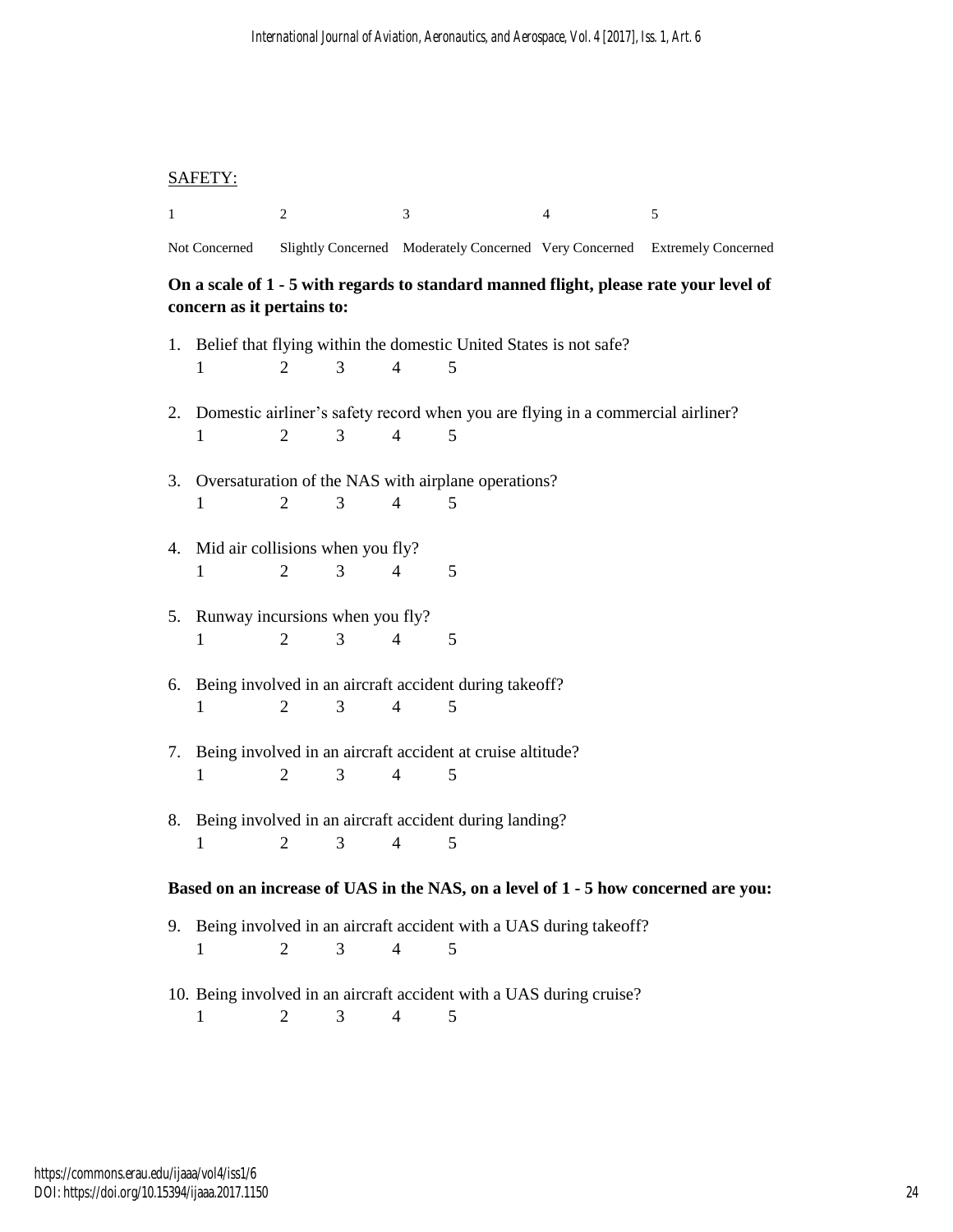- 11. Being involved in an aircraft accident with a UAS during landing? 1 2 3 4 5
- 12. If you knew that a UAS had less safety equipment than commercial airliners, how concerned would you be for airspace safety? 1 2 3 4 5
- 13. Based on your understanding and knowledge of UASs, how concerned are you that an accident would occur if a UAS lost its data connection to the operator? 1 2 3 4 5
- 14. How concerned are you that UAS in the national airspace system would cause more mid air collisions? 1 2 3 4 5
- 15. How concerned are you that the UAS in the national airspace system would increase the potential of accidents with terrain (i.e. homes, buildings, roads, populated areas)? 1 2 3 4 5
- 16. There will be an increase in aircraft accidents with a UAS during takeoff? 1 2 3 4 5
- 17. There will be increases in aircraft accidents with a UAS during cruise? 1 2 3 4 5
- 18. An increase in aircraft accidents with a UAS during landing? 1 2 3 4 5
- 19. Based on your knowledge of UASs safety features, how concerned would you be for airspace safety? 1 2 3 4 5
- 20. Based on your knowledge of UASs, how concerned are you that an accident would occur if a UAS lost its data connection to the operator? 1 2 3 4 5
- 21. How concerned are you that UAS in the national airspace system would cause more mid air collisions?

1 2 3 4 5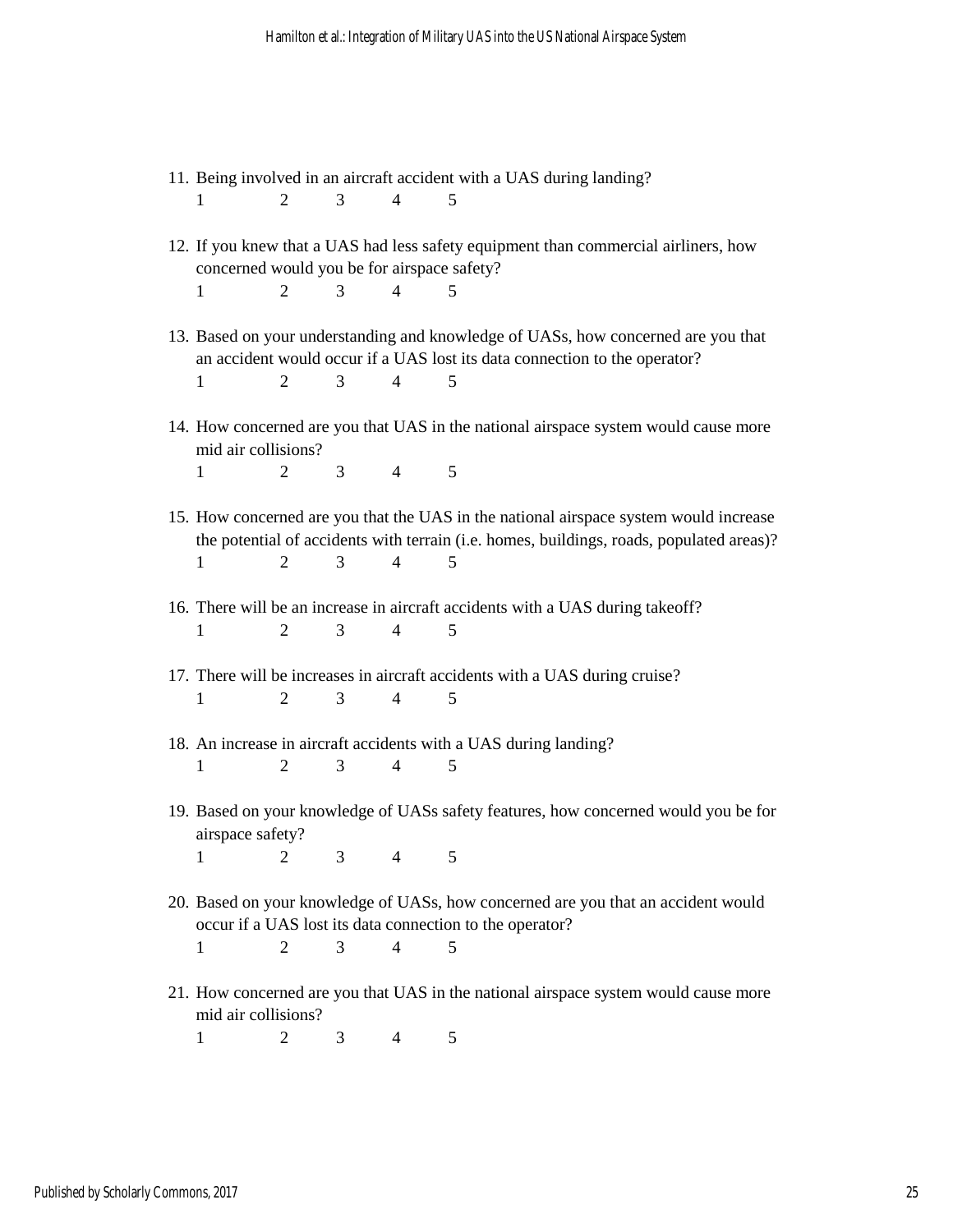22. How concerned are you that the UAS in the national airspace system would increase the potential of accidents with terrain (i.e. homes, buildings, roads, populated areas)? 1 2 3 4 5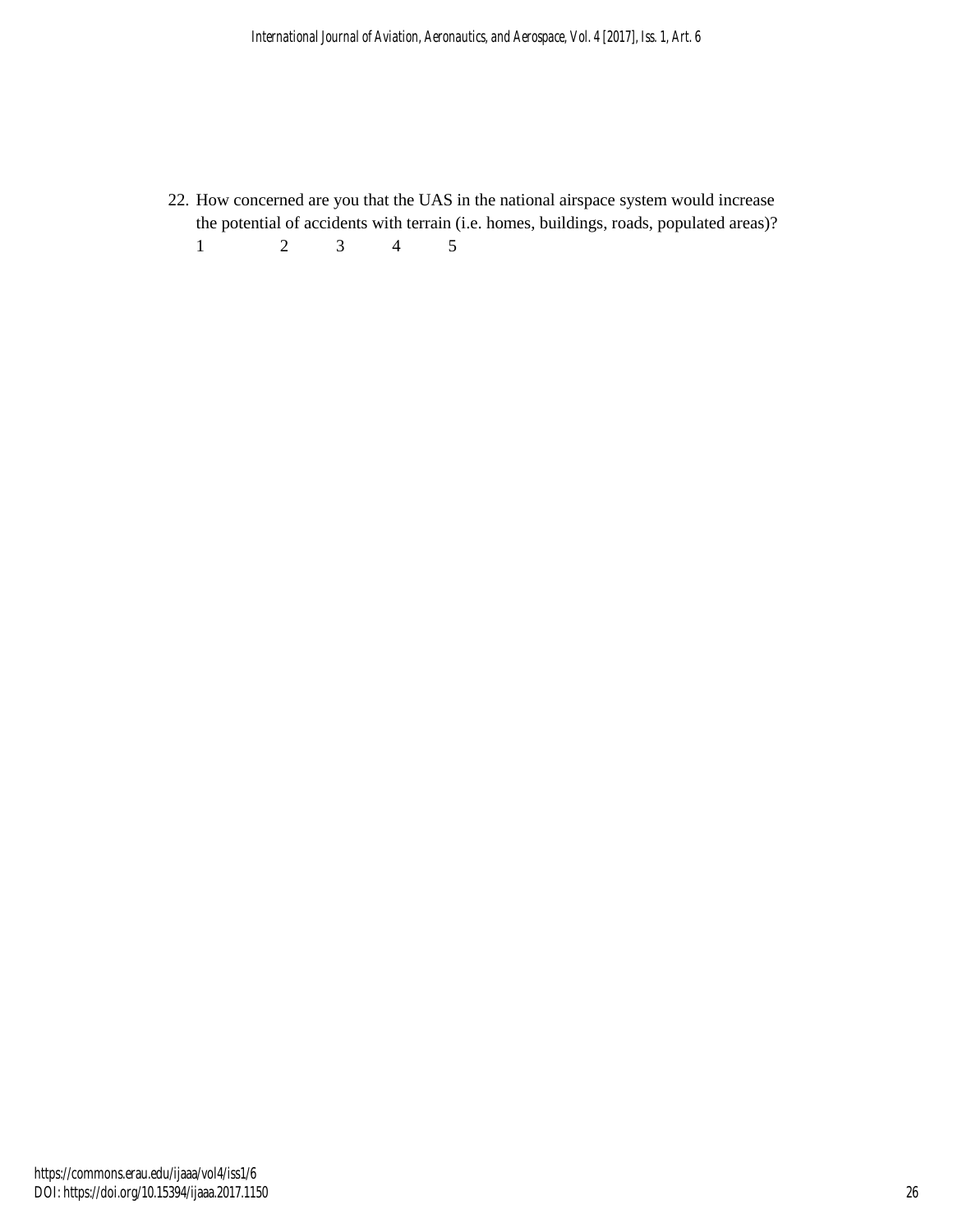Appendix B

Interview Questions